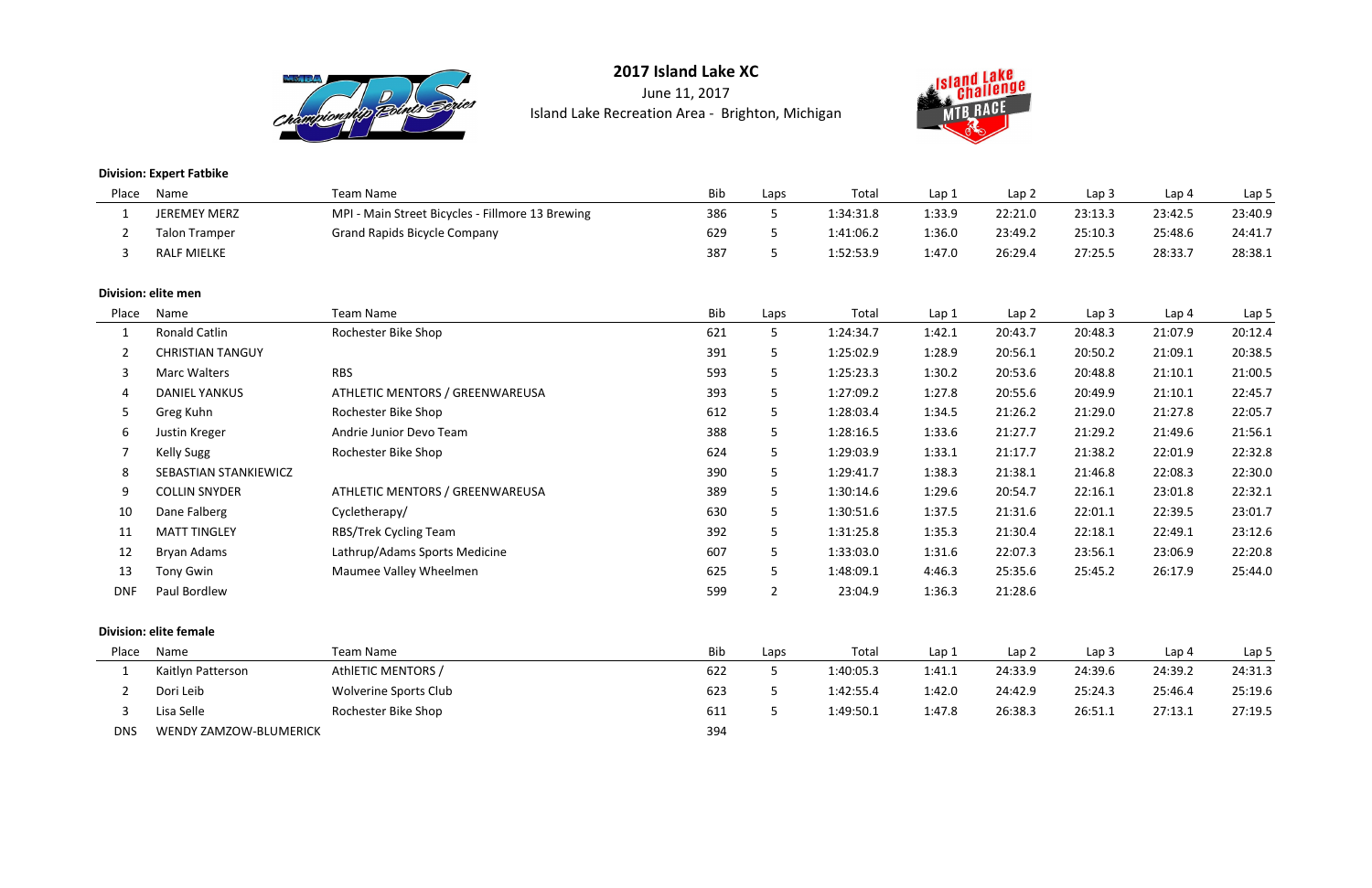

June 11, 2017Island Lake Recreation Area - Brighton, Michigan



#### **Division: expert men 29 and under**

| Place | Name                  | Team Name                       | <b>Bib</b> | Laps | Total     | Lap 1  | Lap <sub>2</sub> | Lap <sub>3</sub> | Lap <sub>4</sub> | Lap <sub>5</sub> |
|-------|-----------------------|---------------------------------|------------|------|-----------|--------|------------------|------------------|------------------|------------------|
|       | <b>JEFF WALKER</b>    |                                 | 397        |      | 1:32:31.1 | 1:32.2 | 22:16.4          | 22:44.6          | 23:06.8          | 22:50.9          |
|       | <b>Blake Howard</b>   | Performance Sports Turf         | 615        |      | 1:33:07.2 | 1:32.2 | 22:15.7          | 22:44.6          | 23:07.0          | 23:27.5          |
|       | Greg Schultz          | Michigan Tech University        | 596        |      | 1:36:30.2 | 1:32.2 | 23:27.2          | 24:28.2          | 23:30.0          | 23:32.3          |
| 4     | Luke Cavender         | ATHLETIC MENTORS / GREENWAREUSA | 606        |      | 1:39:36.2 | 1:38.3 | 22:44.6          | 24:14.5          | 25:17.2          | 25:41.4          |
|       | <b>CLEMENT MARGAT</b> |                                 | 395        |      | 1:47:29.7 | 2:50.4 | 24:58.6          | 25:36.3          | 26:49.0          | 27:15.1          |
| ь     | AJ RHOADS             |                                 | 396        |      | 1:50:28.3 | 2:50.4 | 24:52.0          | 26:41.6          | 28:23.4          | 27:40.8          |
|       | Aeneas Koosiz         |                                 | 595        |      | 1:54:48.3 | 1:49.6 | 25:37.3          | 29:53.6          | 28:54.5          | 28:33.2          |
|       |                       |                                 |            |      |           |        |                  |                  |                  |                  |

## **Division: expert men 30-39**

| Place      | Name                    | Team Name                 | Bib | Laps | Total     | Lap 1  | Lap <sub>2</sub> | Lap <sub>3</sub> | Lap 4   | Lap 5   |
|------------|-------------------------|---------------------------|-----|------|-----------|--------|------------------|------------------|---------|---------|
|            | <b>JOSHUA HALL</b>      |                           | 398 |      | 1:32:16.5 | 1:36.0 | 22:54.9          | 22:36.5          | 22:56.0 | 22:13.0 |
|            | Scott Cervin            | Orange Krush/Cycletherapy | 628 |      | 1:32:40.9 | 1:35.1 | 22:54.3          | 22:38.9          | 22:57.2 | 22:35.2 |
|            | <b>DANIEL SMITH</b>     | R <sub>2</sub> R Racing   | 400 |      | 1:32:45.9 | 1:37.6 | 22:56.3          | 22:34.9          | 22:58.9 | 22:38.0 |
| 4          | <b>JOSHUA SMITH</b>     |                           | 401 |      | 1:37:47.8 | 1:41.9 | 23:18.1          | 24:09.3          | 24:32.9 | 24:05.4 |
|            | Dan Sypniewski          | Rochester Bike Shop       | 610 |      | 1:38:03.6 | 1:31.4 | 22:56.9          | 23:49.7          | 25:20.7 | 24:24.6 |
| 6          | <b>Eric VandenBrink</b> | Integrity Tool/Mold       | 592 |      | 1:44:19.6 | 1:38.9 | 23:55.3          | 25:30.2          | 26:48.4 | 26:26.6 |
|            | Chad Rector             | KLM/Coldstone             | 638 |      | 1:48:13.6 | 1:40.6 | 24:45.3          | 26:22.4          | 26:20.7 | 29:04.4 |
| 8          | <b>FLORIAN KLEIN</b>    |                           | 399 |      | 1:50:08.4 | 3:01.0 | 26:49.9          | 26:53.5          | 27:19.1 | 26:04.7 |
| <b>DNS</b> | <b>JOSH VERHAGE</b>     |                           | 402 |      |           |        |                  |                  |         |         |

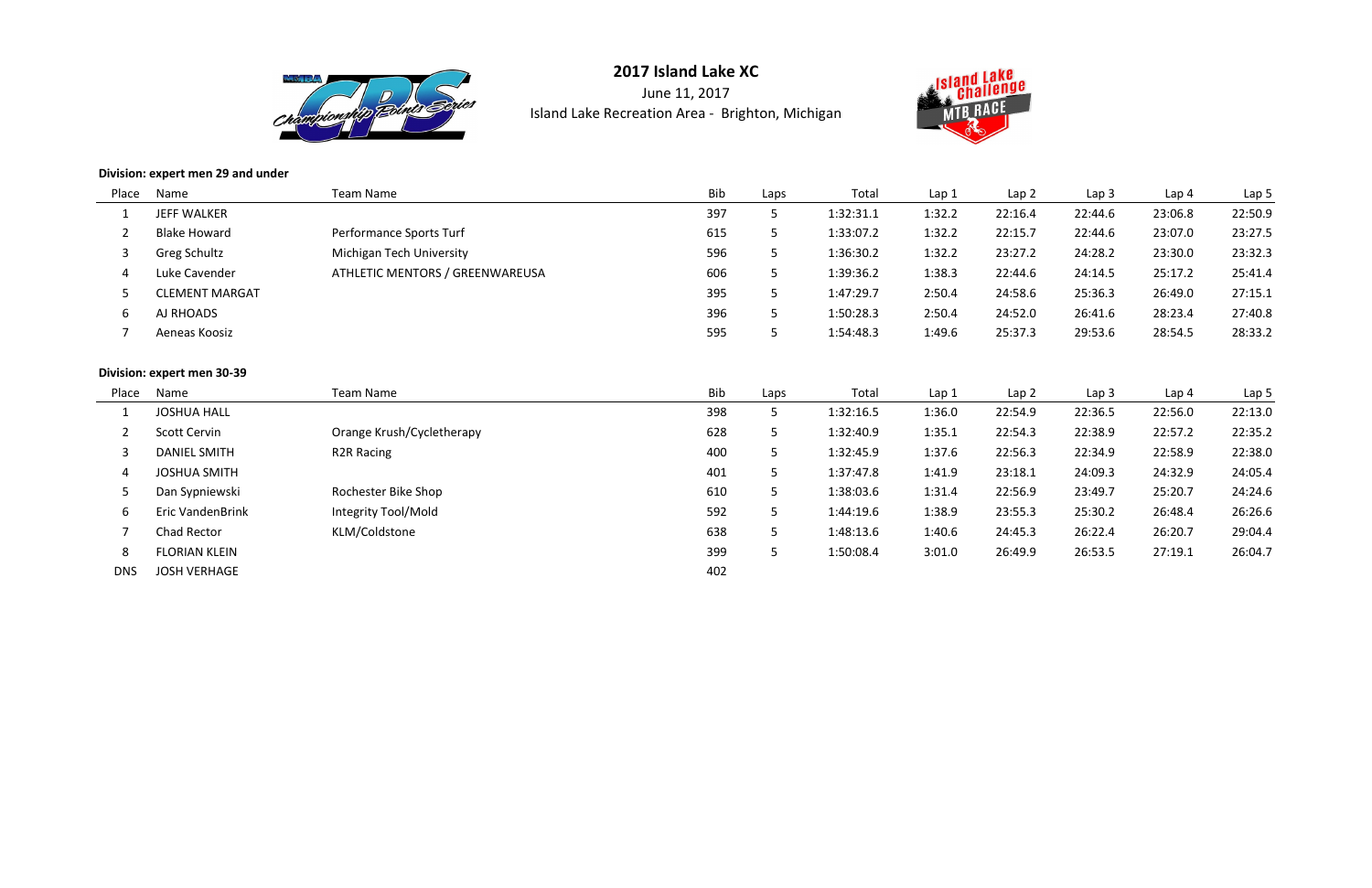

June 11, 2017Island Lake Recreation Area - Brighton, Michigan



#### **Division: expert men 40-49**

| Place          | Name                   | <b>Team Name</b>                                 | Bib | Laps         | Total     | Lap 1  | Lap <sub>2</sub> | Lap <sub>3</sub> | Lap <sub>4</sub> | Lap <sub>5</sub> |
|----------------|------------------------|--------------------------------------------------|-----|--------------|-----------|--------|------------------|------------------|------------------|------------------|
| $\mathbf 1$    | <b>JAY RISK</b>        | RBS/Trek Cycling Team                            | 413 | 5            | 1:30:14.7 | 1:32.6 | 21:53.1          | 21:28.8          | 22:31.4          | 22:48.6          |
| $\overline{2}$ | Dan Kotwicki           | <b>Wheels In Motion</b>                          | 636 | 5            | 1:30:35.2 | 1:25.3 | 22:00.0          | 22:04.4          | 22:32.9          | 22:32.4          |
| 3              | Hugh Smallwood         |                                                  | 617 | 5            | 1:31:06.9 | 1:25.9 | 22:00.7          | 22:58.5          | 22:45.7          | 21:56.0          |
| 4              | <b>ROB PARRISH</b>     | MPI - Main Street Bicycles - Fillmore 13 Brewing | 412 | 5            | 1:31:17.4 | 1:31.3 | 21:59.7          | 22:25.3          | 22:35.2          | 22:45.6          |
| 5              | <b>SPIKE HUISMANN</b>  | <b>Speed Merchants</b>                           | 408 | 5            | 1:31:36.5 | 1:30.1 | 22:20.4          | 22:32.8          | 22:44.3          | 22:28.7          |
| 6              | <b>ERIC LANGLEY</b>    | <b>Freewheeler Racing</b>                        | 410 | 5            | 1:31:37.4 | 1:35.6 | 22:28.4          | 22:18.5          | 22:46.2          | 22:28.6          |
|                | <b>MAYFORD COMBS</b>   | <b>Alger Bikes Racing</b>                        | 404 | 5            | 1:33:40.6 | 1:32.3 | 22:33.0          | 22:39.9          | 23:30.4          | 23:24.8          |
| 8              | Matt Gorski            | Cycletherapy/Kinetic Fitness                     | 598 | 5            | 1:33:42.4 | 1:36.2 | 22:43.8          | 22:52.6          | 23:05.4          | 23:24.1          |
| 9              | <b>Brian Wachlarz</b>  | O <sub>2</sub>                                   | 602 | 5            | 1:34:29.6 | 1:31.1 | 22:55.8          | 23:12.5          | 22:53.3          | 23:56.7          |
| 10             | <b>ROBERT FRANK</b>    | RBS/Trek Cycling Team                            | 407 | 5            | 1:34:45.9 | 1:34.6 | 22:36.8          | 23:11.5          | 23:24.1          | 23:58.7          |
| 11             | SETH KLEINGLASS        | Sweet Bikes/Alpenhaus                            | 409 | 5            | 1:37:34.3 | 1:33.9 | 23:12.9          | 24:30.3          | 23:47.6          | 24:29.4          |
| 12             | Paul Mapes             | Ray Bike Shop                                    | 604 | 5            | 1:38:01.7 | 1:40.2 | 23:14.8          | 24:10.4          | 24:02.1          | 24:54.1          |
| 13             | Rob Gribble            | <b>Freewheeler Racing</b>                        | 603 | 5            | 1:40:16.8 | 1:37.3 | 23:35.0          | 25:28.6          | 24:16.7          | 25:19.1          |
| 14             | <b>R TOMLINSON</b>     | <b>Wolverine Sports Club</b>                     | 414 | 5.           | 1:41:44.1 | 1:37.8 | 23:33.2          | 25:28.7          | 25:33.5          | 25:30.7          |
| 15             | David Moore            | Rochester Bike Shop                              | 619 | 5            | 1:42:58.2 | 1:43.8 | 25:06.0          | 25:36.1          | 25:43.1          | 24:49.0          |
| 16             | Eric Malzalm           |                                                  | 618 | 5            | 1:45:01.7 | 1:38.8 | 24:33.8          | 26:54.7          | 25:43.8          | 26:10.3          |
| 17             | <b>JAMES MAZEY</b>     |                                                  | 411 | 5            | 1:48:17.4 | 1:57.4 | 25:53.0          | 26:42.1          | 26:52.9          | 26:51.8          |
| 18             | Jon Lehner             | Stubway                                          | 609 | 5            | 1:48:29.3 | 1:54.9 | 24:56.5          | 26:30.2          | 27:51.0          | 27:16.6          |
| 19             | <b>DERRICK REDDING</b> |                                                  | 498 | 5            | 1:50:06.5 | 1:54.0 | 25:49.6          | 27:25.7          | 27:34.7          | 27:22.2          |
| 20             | MIKE DAGGETT           |                                                  | 405 | 5            | 1:53:29.1 | 1:42.6 | 28:42.4          | 26:10.2          | 28:10.7          | 28:43.0          |
| 21             | PHIL CARROLL           | Maumee Valley Wheelmen                           | 403 | 5            | 2:05:14.5 | 2:06.8 | 28:16.2          | 31:48.9          | 31:19.6          | 31:42.9          |
| <b>DNF</b>     | Jeremy Davin           | Team JTREE/                                      | 594 | $\mathbf{1}$ | 1:28.0    | 1:28.0 |                  |                  |                  |                  |
| <b>DNS</b>     | <b>MAX FINKBEINER</b>  |                                                  | 406 |              |           |        |                  |                  |                  |                  |

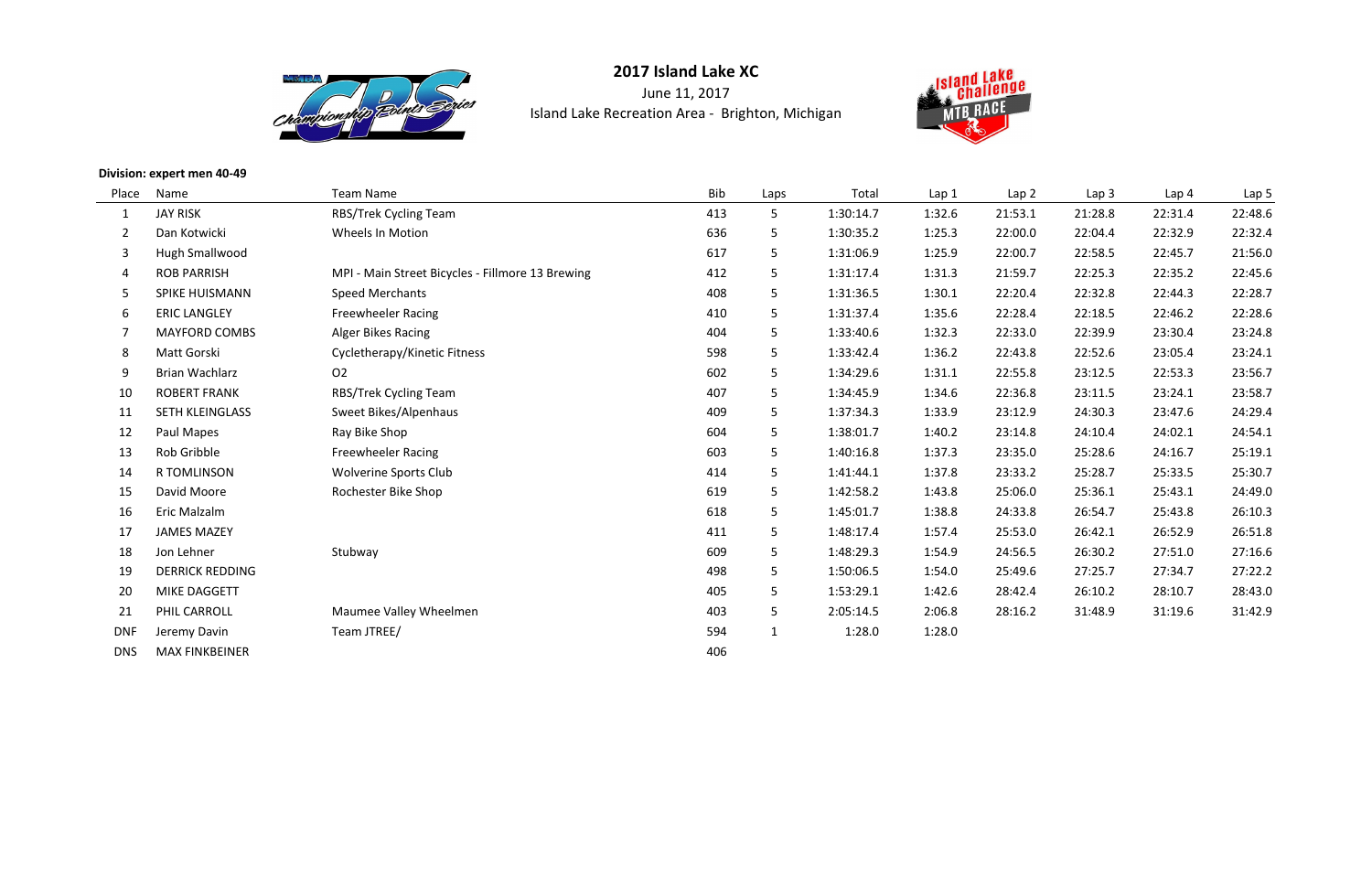

**2017 Island Lake XC**June 11, 2017Island Lake Recreation Area - Brighton, Michigan



## **Division: expert men 50+**

| Place      | Name                       | <b>Team Name</b>                                 | <b>Bib</b> | Laps           | Total     | Lap <sub>1</sub> | Lap <sub>2</sub> | Lap <sub>3</sub> | Lap <sub>4</sub> | Lap 5   |
|------------|----------------------------|--------------------------------------------------|------------|----------------|-----------|------------------|------------------|------------------|------------------|---------|
|            | Don Cameron                |                                                  | 616        | 5              | 1:30:36.9 | 1:28.1           | 21:52.3          | 22:03.7          | 22:45.0          | 22:27.5 |
|            | Armando Vega               | MPI - Main Street Bicycles                       | 637        | 5              | 1:32:39.2 | 1:29.0           | 22:12.1          | 23:17.3          | 22:10.2          | 23:30.5 |
| 3          | Scott Kroske               | <b>Wolverine Sports Club</b>                     | 600        | 5.             | 1:35:30.5 | 1:30.4           | 23:16.5          | 23:25.5          | 23:41.3          | 23:36.6 |
| 4          | <b>LEWIS TRIPP</b>         |                                                  | 422        | 5              | 1:38:16.7 | 1:36.4           | 24:09.6          | 23:52.6          | 24:01.3          | 24:36.5 |
| 5          | <b>TOM GRASL</b>           | <b>Racing Turtles</b>                            | 417        | 5              | 1:38:33.2 | 1:34.9           | 23:22.1          | 24:10.9          | 24:38.8          | 24:46.3 |
| 6          | Doug Queener               | Hometown Bicycles                                | 605        | 5              | 1:40:39.7 | 1:48.5           | 23:38.9          | 24:37.8          | 25:01.0          | 25:33.4 |
|            | Dan Checkowsky             | KLM/Coldstone                                    | 597        | 5              | 1:40:43.9 | 1:48.5           | 24:11.2          | 24:50.9          | 25:05.5          | 24:47.5 |
| 8          | <b>Craig Pickett</b>       |                                                  | 601        | 5              | 1:41:36.7 | 1:38.5           | 24:44.7          | 25:11.1          | 24:52.9          | 25:09.3 |
| 9          | <b>TIMOTHY COLLINS</b>     | MPI - Main Street Bicycles - Fillmore 13 Brewing | 415        | 5              | 1:41:48.2 | 1:32.6           | 23:46.1          | 24:44.0          | 26:00.8          | 25:44.5 |
| 10         | <b>Bernie Wendel</b>       |                                                  | 626        | 5              | 1:42:04.6 | 1:57.6           | 24:11.4          | 25:47.7          | 25:13.0          | 24:54.7 |
| 11         | <b>Steve Price</b>         | Team JTREE/                                      | 620        | 5              | 1:42:52.5 | 1:57.6           | 24:26.7          | 25:08.0          | 25:32.7          | 25:47.4 |
| 12         | <b>JIM KOVACIK</b>         |                                                  | 419        | 5              | 1:45:22.1 | 1:43.8           | 25:07.3          | 25:53.7          | 26:16.5          | 26:20.6 |
| 13         | <b>MARLENA STANKIEWICZ</b> |                                                  | 421        | 5              | 1:49:10.9 | 1:51.2           | 26:07.7          | 27:34.9          | 26:41.3          | 26:55.6 |
| <b>DNF</b> | <b>JOHN KENNEDY</b>        |                                                  | 418        | $\overline{4}$ | 1:15:12.6 | 1:50.0           | 24:17.1          | 24:35.0          | 24:30.4          |         |
| <b>DNF</b> | <b>JAMES KRAUS</b>         |                                                  | 420        | 3              | 57:30.7   | 1:49.3           | 26:54.5          | 28:46.7          |                  |         |
| <b>DNF</b> | <b>JEFFREY FLETCHER</b>    | Killer Fitness                                   | 416        |                | 1:45.6    | 1:45.6           |                  |                  |                  |         |
|            |                            |                                                  |            |                |           |                  |                  |                  |                  |         |

## **Division: expert female**

| Place | Name                     | Team Name                                        | <b>Bib</b> | Laps | Total     | Lap 1  | Lap 2   | Lap 3   | Lap 4   | Lap <sub>5</sub> |
|-------|--------------------------|--------------------------------------------------|------------|------|-----------|--------|---------|---------|---------|------------------|
|       | Olga Negrut              | Hometown Bicycles                                | 591        |      | 1:48:54.1 | 1:52.6 | 26:10.2 | 26:32.3 | 26:39.7 | 27:39.1          |
|       | <b>KAREY COLLINS</b>     | MPI - Main Street Bicycles - Fillmore 13 Brewing | 423        |      | 1:59:03.8 | 1:52.6 | 29:20.5 | 28:50.0 | 29:15.9 | 29:44.5          |
|       | <b>CYNTHIA TOMLINSON</b> | <b>Wolverine Sports Club</b>                     | 425        |      | 2:01:29.8 | 1:52.6 | 29:21.1 | 29:54.4 | 29:55.5 | 30:26.0          |
|       | <b>ABIGAIL SIGAL</b>     | R <sub>2</sub> R                                 | 424        |      | 2:03:53.6 | 1:52.6 | 28:16.2 | 30:03.2 | 32:25.0 | 31:16.4          |

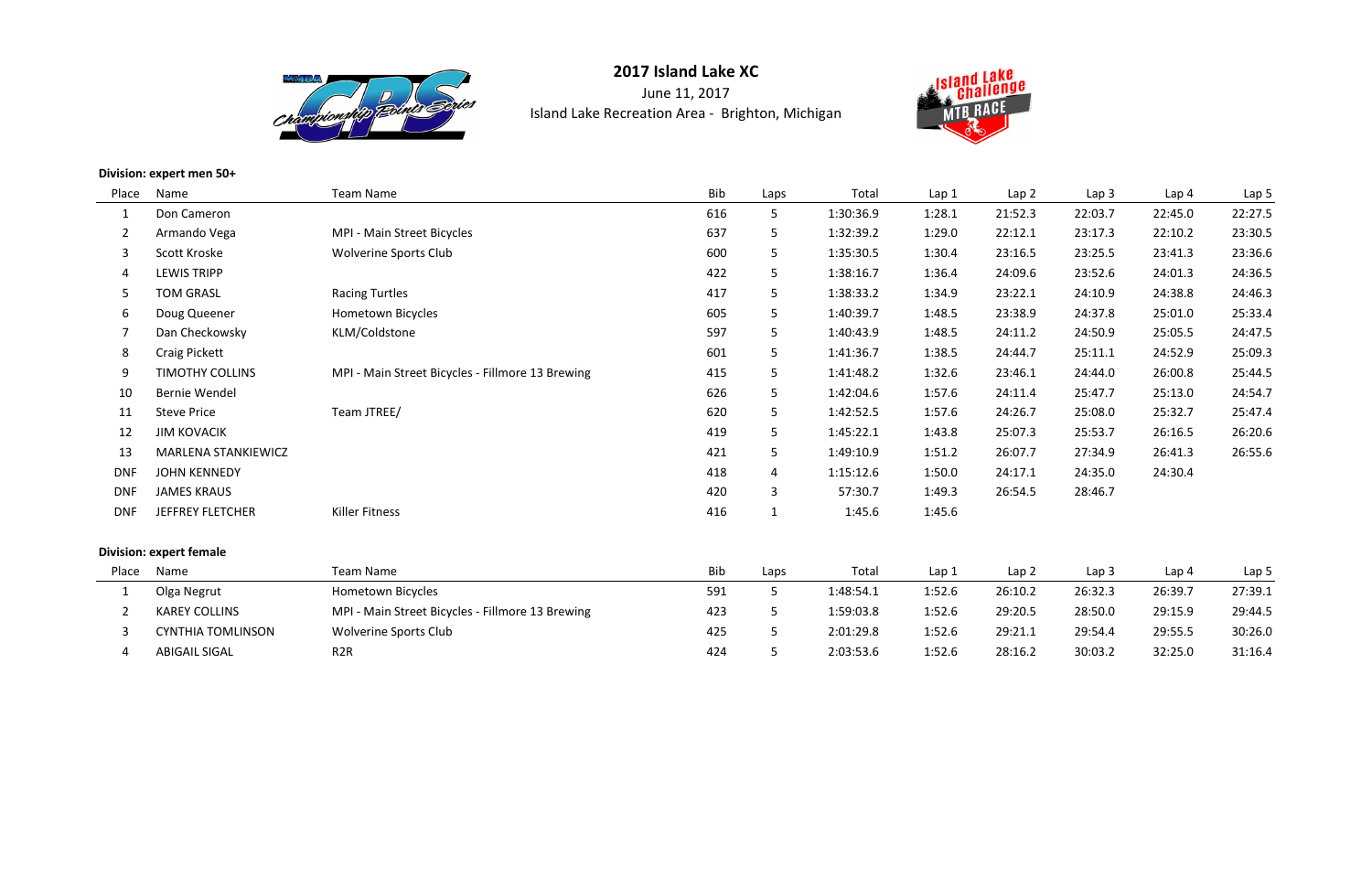

June 11, 2017Island Lake Recreation Area - Brighton, Michigan



## **Division: elite-expert ss**

| Name                             | <b>Team Name</b>                 | Bib | Laps            | Total     | Lap 1  | Lap 2            | Lap <sub>3</sub> | Lap 4   | Lap <sub>5</sub> |
|----------------------------------|----------------------------------|-----|-----------------|-----------|--------|------------------|------------------|---------|------------------|
| <b>JACOB BURTT</b>               | <b>Speed Merchants</b>           | 426 | 5 <sub>1</sub>  | 1:29:50.2 | 1:31.2 | 22:12.4          | 22:01.0          | 22:04.9 | 22:00.5          |
| <b>Todd Ace</b>                  | Sweet Bikes/                     | 627 | 5               | 1:30:24.1 | 1:31.6 | 22:11.5          | 22:16.1          | 21:57.7 | 22:26.9          |
| <b>DAVID TOUTANT</b>             | <b>Roll Models Racing</b>        | 428 | 5               | 1:36:29.1 | 1:30.4 | 23:14.4          | 23:26.3          | 23:56.4 | 24:21.5          |
| <b>THOMAS NOVITSKY</b>           | <b>RACING GREYHOUNDS</b>         | 427 | $5\overline{)}$ | 1:37:02.3 | 1:33.6 | 23:23.5          | 23:52.5          | 24:09.4 | 24:03.2          |
| <b>Brian Neeley</b>              |                                  | 589 | 5               | 1:38:55.6 | 1:34.9 | 23:42.1          | 24:31.4          | 24:22.8 | 24:44.2          |
| Eric Jackson                     | Bike Law/Dogwood                 | 635 | 5               | 1:39:32.1 | 1:32.4 | 25:27.7          | 24:13.0          | 24:15.1 | 24:03.7          |
| <b>Gary Winkel</b>               | <b>RACING GREYHOUNDS</b>         | 590 | $\overline{2}$  | 25:16.2   | 1:37.0 | 23:39.2          |                  |         |                  |
| Division: sport female 19 - 39   |                                  |     |                 |           |        |                  |                  |         |                  |
| Name                             | Team Name                        | Bib | Laps            | Total     | Lap 1  | Lap <sub>2</sub> | Lap <sub>3</sub> | Lap 4   |                  |
| <b>BRITTAN SCALES</b>            | Spacewizard Skycocker Industries | 431 | $\overline{4}$  | 1:28:03.9 | 1:59.6 | 28:21.2          | 28:39.9          | 29:03.0 |                  |
| <b>BROOKE KENNEY</b>             |                                  | 430 | $\overline{4}$  | 1:28:47.8 | 2:02.5 | 28:20.1          | 28:54.8          | 29:30.2 |                  |
| <b>VIKKI CAMPBELL</b>            |                                  | 429 | $\overline{4}$  | 1:37:36.5 | 2:00.6 | 28:31.5          | 32:29.7          | 34:34.6 |                  |
| <b>MANON GIROUARD</b>            |                                  | 527 | $\overline{4}$  | 1:43:07.9 | 3:14.9 | 31:51.6          | 33:37.1          | 34:24.1 |                  |
| Division: sport female 40+       |                                  |     |                 |           |        |                  |                  |         |                  |
| Name                             | <b>Team Name</b>                 | Bib | Laps            | Total     | Lap 1  | Lap 2            | Lap <sub>3</sub> | Lap 4   |                  |
| WANDA ALVARADO                   | <b>RACING GREYHOUNDS</b>         | 432 | $\overline{4}$  | 1:23:01.0 | 1:48.4 | 26:42.5          | 27:09.3          | 27:20.7 |                  |
| <b>LYNDSAY STILES</b>            |                                  | 436 | $\overline{4}$  | 1:25:08.8 | 1:49.5 | 26:41.9          | 27:40.0          | 28:57.4 |                  |
| <b>CHRISTINE CAUSLEY</b>         |                                  | 433 | $\overline{4}$  | 1:31:01.5 | 1:54.8 | 28:25.1          | 29:58.2          | 30:43.3 |                  |
| <b>ROBIN FRY</b>                 | <b>RACING GREYHOUNDS</b>         | 434 | $\mathbf{3}$    | 1:12:10.2 | 2:04.1 | 32:03.7          | 38:02.3          |         |                  |
| Jen Gorski                       | Vanderkitten                     | 608 | $\overline{3}$  | 1:33:22.8 | 2:16.5 | 35:52.4          | 55:13.8          |         |                  |
| Division: sport 14 and under men |                                  |     |                 |           |        |                  |                  |         |                  |
| Name                             | <b>Team Name</b>                 | Bib | Laps            | Total     | Lap 1  | Lap <sub>2</sub> | Lap <sub>3</sub> | Lap 4   |                  |
| <b>Brock Howard</b>              | Performance Sport Turf           | 613 | $\overline{4}$  | 1:19:34.3 | 1:35.5 | 25:17.2          | 26:19.4          | 26:22.1 |                  |
| <b>KELLEN CALDWELL</b>           |                                  | 437 | $\overline{4}$  | 1:19:35.9 | 1:31.6 | 26:31.8          | 26:07.6          | 25:24.8 |                  |
|                                  |                                  |     |                 |           |        |                  |                  |         |                  |

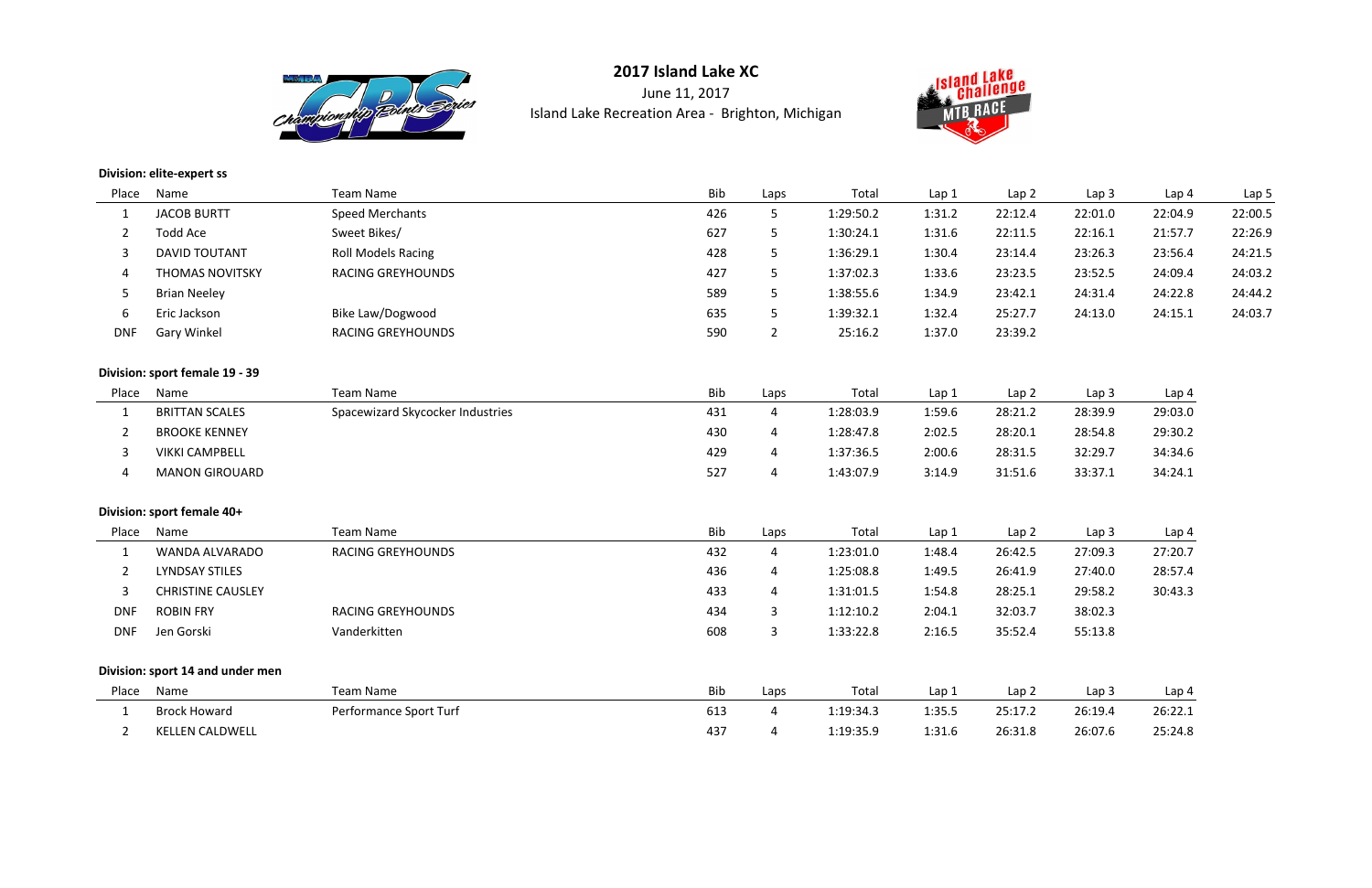

June 11, 2017Island Lake Recreation Area - Brighton, Michigan



## **Division: sport 15-18 men**

| Place      | Name                       | Team Name                       | <b>Bib</b> | Laps | Total     | Lap 1  | Lap <sub>2</sub> | Lap <sub>3</sub> | Lap 4   |
|------------|----------------------------|---------------------------------|------------|------|-----------|--------|------------------|------------------|---------|
|            | <b>CHARLIE SEYMOUR</b>     | ATHLETIC MENTORS / GREENWAREUSA | 441        | 4    | 1:13:48.4 | 1:36.7 | 23:33.1          | 24:32.4          | 24:06.0 |
|            | Sawyer Shafer              | AthlETIC MENTORS /              | 632        | 4    | 1:13:49.6 | 1:36.2 | 23:39.6          | 24:31.1          | 24:02.6 |
|            | Ryan Regan                 | <b>RACING GREYHOUNDS</b>        | 653        | 4    | 1:13:50.6 | 1:37.6 | 23:34.6          | 24:31.0          | 24:07.2 |
| 4          | <b>Ryan Masters</b>        | Sweet Bikes/                    | 438        | 4    | 1:20:14.9 | 1:40.8 | 25:20.7          | 26:09.0          | 27:04.2 |
| <b>DNF</b> | <b>CONOR RIDDLE</b>        | <b>Brighton High School</b>     | 440        |      | 28:35.2   | 1:39.5 | 26:55.6          |                  |         |
| <b>DNS</b> | <b>CANYON HARRIS</b>       |                                 | 439        |      |           |        |                  |                  |         |
| <b>DNS</b> | <b>RYAN ZAMZOW-MASTERS</b> |                                 | 442        |      |           |        |                  |                  |         |

## **Division: sport 19-29 men**

| Place          | Name                 | Team Name                  | Bib | Laps           | Total     | Lap 1  | Lap <sub>2</sub> | Lap <sub>3</sub> | Lap 4   |
|----------------|----------------------|----------------------------|-----|----------------|-----------|--------|------------------|------------------|---------|
|                | TIM RACINE           |                            | 446 | 4              | 1:16:32.1 | 1:39.7 | 24:55.4          | 24:51.7          | 25:05.1 |
| $\overline{2}$ | Kirk Ciarrocchi      | R <sub>2</sub> R           | 669 | 4              | 1:16:37.2 | 1:47.3 | 24:13.5          | 25:19.3          | 25:16.9 |
| 3              | LUKE HUBBARD         | <b>Cross Country Cycle</b> | 445 | $\overline{4}$ | 1:17:23.6 | 1:31.9 | 24:52.7          | 25:22.2          | 25:36.6 |
| 4              | Ian Lindsley         |                            | 688 | $\overline{4}$ | 1:17:43.3 | 1:29.0 | 24:35.7          | 25:21.1          | 26:17.3 |
| 5              | <b>DAMIAN WOJCIK</b> |                            | 450 | $\overline{4}$ | 1:17:51.7 | 1:49.0 | 24:44.7          | 25:34.6          | 25:43.4 |
| 6              | <b>BRANDEN RAUCH</b> |                            | 447 | $\overline{4}$ | 1:18:37.8 | 1:37.9 | 24:25.3          | 26:03.4          | 26:31.0 |
| 7              | <b>DEVIN DEATON</b>  |                            | 444 | $\overline{4}$ | 1:21:18.3 | 1:33.8 | 25:29.8          | 27:01.2          | 27:13.3 |
| 8              | Joe Eberle           | Main Street Bicycles       | 662 | $\overline{4}$ | 1:22:58.6 | 1:54.7 | 24:50.4          | 27:18.8          | 28:54.5 |
| 9              | <b>HOLDEN DAWDA</b>  |                            | 443 | $\overline{4}$ | 1:25:01.9 | 1:36.9 | 26:40.4          | 28:09.9          | 28:34.5 |
| 10             | <b>PHIL RESKE</b>    | <b>R2R Racing</b>          | 448 | $\overline{4}$ | 1:27:51.7 | 1:48.4 | 27:40.6          | 29:57.4          | 28:25.1 |
| 11             | Nicholas Cooper      | <b>Mainstreet Bicycles</b> | 663 | $\overline{4}$ | 1:32:05.4 | 1:55.6 | 27:17.2          | 30:32.7          | 32:19.7 |
| 12             | Chad Checkowsky      | <b>Flying Rhinos</b>       | 656 | 4              | 1:34:19.6 | 1:46.1 | 29:54.0          | 29:40.9          | 32:58.5 |
| 13             | RYAN WOOD            |                            | 547 | $\overline{4}$ | 1:56:58.8 | 1:54.2 | 36:56.8          | 37:37.6          | 40:30.2 |
| <b>DNS</b>     | <b>CALEB SMITH</b>   |                            | 449 |                |           |        |                  |                  |         |

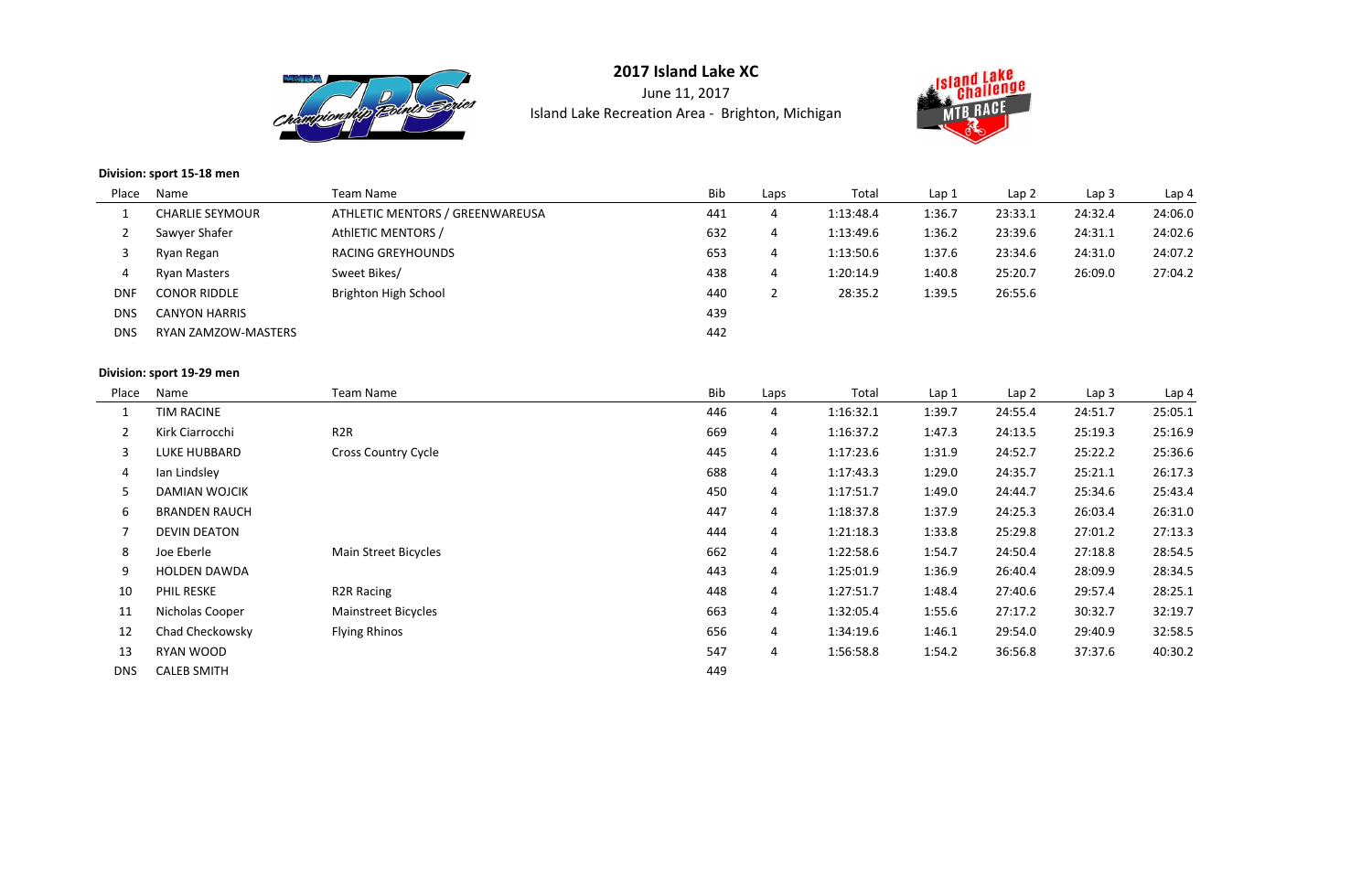

June 11, 2017Island Lake Recreation Area - Brighton, Michigan



#### **Division: sport 30-34 men**

| Place      | Name                    | Team Name                 | Bib | Laps           | Total     | Lap <sub>1</sub> | Lap <sub>2</sub> | Lap <sub>3</sub> | Lap 4   |
|------------|-------------------------|---------------------------|-----|----------------|-----------|------------------|------------------|------------------|---------|
|            | Michael Barnaby         |                           | 693 | 4              | 1:14:28.2 | 1:37.9           | 24:03.6          | 24:22.6          | 24:24.1 |
|            | <b>Brian McPherson</b>  | CRAMBA                    | 670 | 4              | 1:14:51.5 | 1:46.5           | 24:03.5          | 24:26.7          | 24:34.7 |
| 3          | Derek Hagan             | Hi-T Racing               | 654 | 4              | 1:16:34.3 | 1:49.0           | 24:44.8          | 24:59.6          | 25:00.8 |
| 4          | Jake Dunda              |                           | 650 | 4              | 1:17:19.0 | 1:41.4           | 24:07.5          | 25:25.4          | 26:04.5 |
| 5          | <b>JOSH KENNEY</b>      |                           | 452 | 4              | 1:17:24.4 | 1:43.2           | 24:38.8          | 25:07.4          | 25:54.8 |
| 6          | <b>JOEL TEICHMAN</b>    | NH <sub>2</sub> P Racing  | 454 | 4              | 1:17:39.3 | 1:42.5           | 25:03.8          | 26:03.1          | 24:49.8 |
| 7          | <b>Matt Babington</b>   |                           | 657 | 4              | 1:26:48.8 | 1:51.9           | 28:12.9          | 28:27.6          | 28:16.2 |
| 8          | <b>STEVE SWIFT</b>      |                           | 453 | 4              | 1:36:26.9 | 1:45.6           | 30:22.6          | 31:32.9          | 32:45.6 |
| 9          | <b>JOHN JESKE</b>       |                           | 451 | 4              | 1:44:30.7 | 1:57.1           | 31:47.8          | 34:57.1          | 35:48.6 |
| <b>DNF</b> | <b>Cameron Marshall</b> | <b>RACING GREYHOUNDS</b>  | 673 | $\overline{2}$ | 33:23.2   | 1:54.3           | 31:28.8          |                  |         |
| <b>DNF</b> | Jordan Smith            | <b>Freewheeler Racing</b> | 680 | <b>T</b>       | 1:47.8    | 1:47.8           |                  |                  |         |

#### **Division: sport 35-39 men**

| Place | Name                   | Team Name                  | Bib | Laps | Total     | Lap 1  | Lap <sub>2</sub> | Lap <sub>3</sub> | Lap 4   |
|-------|------------------------|----------------------------|-----|------|-----------|--------|------------------|------------------|---------|
|       | JORDI NATIVIDAD SANCHO |                            | 461 | 4    | 1:13:48.9 | 1:39.1 | 23:55.1          | 24:05.7          | 24:08.9 |
|       | Marc Demey             |                            | 681 | 4    | 1:13:53.0 | 1:41.0 | 23:56.3          | 24:05.9          | 24:09.7 |
| 3     | <b>MATTHEW BECKER</b>  |                            | 455 | 4    | 1:15:10.3 | 1:40.0 | 23:56.4          | 24:57.5          | 24:36.3 |
| 4     | <b>Brandon Bender</b>  |                            | 685 | 4    | 1:15:37.3 | 1:43.7 | 24:29.8          | 24:54.9          | 24:28.8 |
|       | <b>COLIN DERHAMMER</b> | <b>Our Brewing Company</b> | 456 | 4    | 1:15:39.4 | 1:45.7 | 24:28.6          | 24:54.7          | 24:30.3 |
| 6     | <b>JAMES VANKER</b>    |                            | 462 | 4    | 1:15:44.4 | 1:32.6 | 23:55.5          | 25:01.7          | 25:14.4 |
|       | <b>JACOB DYKEMA</b>    | <b>Team Fraser</b>         | 457 | 4    | 1:19:03.3 | 1:44.5 | 25:19.8          | 26:05.5          | 25:53.3 |
| 8     | <b>Matthew Barkley</b> |                            | 664 | 4    | 1:19:52.0 | 1:42.3 | 25:08.1          | 26:18.5          | 26:42.9 |
| 9     | Mike Smith             |                            | 687 | 4    | 1:22:35.9 | 1:46.8 | 25:29.1          | 28:41.8          | 26:38.2 |
| 10    | <b>CHRIS HANSON</b>    | R <sub>2</sub> R           | 460 | 4    | 1:22:46.5 | 1:44.9 | 25:11.1          | 27:40.4          | 28:10.0 |
| 11    | <b>SEBASTIAN GON</b>   |                            | 459 | 4    | 1:27:58.2 | 1:47.7 | 26:31.2          | 29:47.1          | 29:52.1 |
| 12    | <b>CARLOS ESQUIVEL</b> | The Foundry                | 458 | 4    | 1:36:16.3 | 1:38.4 | 30:09.9          | 30:46.3          | 33:41.5 |

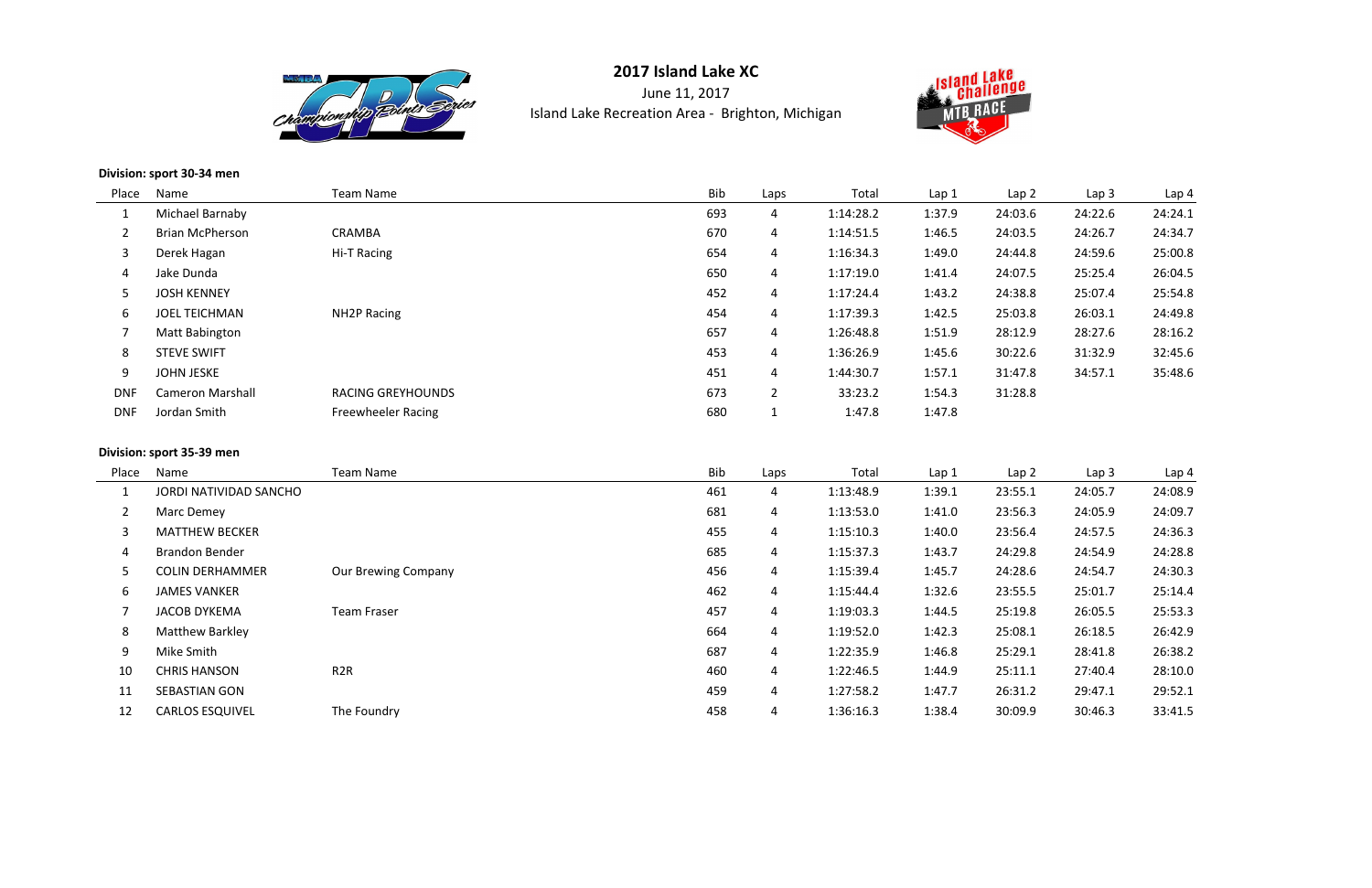

**2017 Island Lake XC**June 11, 2017Island Lake Recreation Area - Brighton, Michigan



**Division: sport 40-44 men**

| Place          | Name                   | <b>Team Name</b>                             | Bib | Laps           | Total     | Lap 1  | Lap2    | Lap <sub>3</sub> | Lap 4   |
|----------------|------------------------|----------------------------------------------|-----|----------------|-----------|--------|---------|------------------|---------|
| 1              | Zack Verkerke          | KLM/Coldstone                                | 642 | 4              | 1:14:07.0 | 1:28.1 | 23:57.1 | 24:19.2          | 24:22.5 |
| $\overline{2}$ | MICHAEL JONES          | <b>R2R Racing</b>                            | 468 | 4              | 1:15:38.8 | 1:38.4 | 24:08.4 | 24:54.6          | 24:57.2 |
| 3              | <b>CHRIS GALBREATH</b> |                                              | 465 | $\overline{4}$ | 1:15:39.7 | 1:46.5 | 24:51.6 | 24:38.8          | 24:22.7 |
| 4              | <b>ADAM SULKES</b>     | <b>RACING GREYHOUNDS</b>                     | 473 | $\overline{4}$ | 1:16:10.7 | 1:34.7 | 24:15.7 | 25:17.9          | 25:02.3 |
| 5              | <b>MATTHEW DECKARD</b> |                                              | 464 | 4              | 1:16:22.7 | 1:32.1 | 24:10.3 | 25:29.7          | 25:10.4 |
| 6              | <b>EDGARDO REYES</b>   | Wheels In Motion                             | 470 | 4              | 1:16:57.5 | 1:42.1 | 24:47.7 | 24:52.9          | 25:34.7 |
|                | Steffen Mueller        |                                              | 665 | 4              | 1:17:02.2 | 1:36.4 | 24:15.5 | 25:29.4          | 25:40.8 |
| 8              | <b>BYRNE JOHNSON</b>   | Custer Cyclery / Territorial Brewing / Giant | 467 | 4              | 1:17:42.3 | 1:43.0 | 24:47.2 | 25:01.0          | 26:10.9 |
| 9              | <b>JAY BRIDGEMAN</b>   |                                              | 463 | $\overline{4}$ | 1:18:12.8 | 1:43.7 | 24:47.1 | 25:39.2          | 26:02.7 |
| 10             | Chris Jenkinson        | <b>Warrior Sports</b>                        | 646 | $\overline{4}$ | 1:21:12.1 | 1:40.2 | 25:27.2 | 27:31.7          | 26:32.9 |
| 11             | <b>BRYAN ROSE</b>      |                                              | 471 | 4              | 1:24:21.9 | 1:44.5 | 26:46.0 | 27:53.2          | 27:58.0 |
| 12             | <b>MAKOTO HORIUCHI</b> |                                              | 466 | 4              | 1:29:18.5 | 1:54.2 | 27:32.0 | 30:06.5          | 29:45.7 |
| 13             | <b>MICHAEL SILVERS</b> |                                              | 472 | 4              | 2:20:17.8 | 2:14.7 | 44:37.9 | 46:48.3          | 46:36.8 |
| <b>DNF</b>     | <b>CHRIS LOADWICK</b>  |                                              | 469 | 3              | 57:33.3   | 1:41.4 | 26:29.5 | 29:22.3          |         |
| <b>DNF</b>     | MICHAEL WALDREP        |                                              | 474 | 3              | 1:31:04.0 | 2:16.6 | 40:34.4 | 48:13.0          |         |
| <b>DNF</b>     | <b>Matt Maximoff</b>   | <b>Hometown Bicycles</b>                     | 674 |                | 1:42.0    | 1:42.0 |         |                  |         |

## **Division: sport 45-49 men**

| Name                  | Team Name         | Bib | Laps | Total     | Lap <sub>1</sub> | Lap <sub>2</sub> | Lap <sub>3</sub> | Lap 4   |
|-----------------------|-------------------|-----|------|-----------|------------------|------------------|------------------|---------|
| Dave Korte            | Simple Mortgage   | 658 | 4    | 1:15:07.2 | 1:41.6           | 24:03.8          | 24:41.4          | 24:40.2 |
| <b>MICHAEL REEVES</b> | R <sub>2</sub> R  | 477 | 4    | 1:18:03.4 | 1:36.3           | 24:48.2          | 25:29.8          | 26:09.0 |
| Dean Miljkovic        |                   | 661 | 4    | 1:18:58.1 | 1:49.9           | 24:52.5          | 25:50.5          | 26:25.1 |
| <b>DEREK BEAUMONT</b> | R <sub>2</sub> R  | 491 | 4    | 1:22:06.9 | 1:46.6           | 26:16.8          | 27:01.6          | 27:01.7 |
| <b>MAX MAGE</b>       | KLM / Cold Stone  | 476 | 4    | 1:22:22.6 | 1:41.0           | 25:10.3          | 27:58.9          | 27:32.3 |
| <b>GREG KWASEK</b>    |                   | 494 | 4    | 1:23:51.6 | 1:45.3           | 26:14.5          | 27:25.7          | 28:26.0 |
| Joe Ostervik          | Hometown Bicycles | 641 | 3    | 1:02:03.3 | 1:40.0           | 26:30.2          | 33:53.0          |         |
| <b>SUK JAE HAM</b>    |                   | 475 |      |           |                  |                  |                  |         |
| <b>WADE ROBBINS</b>   |                   | 478 |      |           |                  |                  |                  |         |
|                       |                   |     |      |           |                  |                  |                  |         |

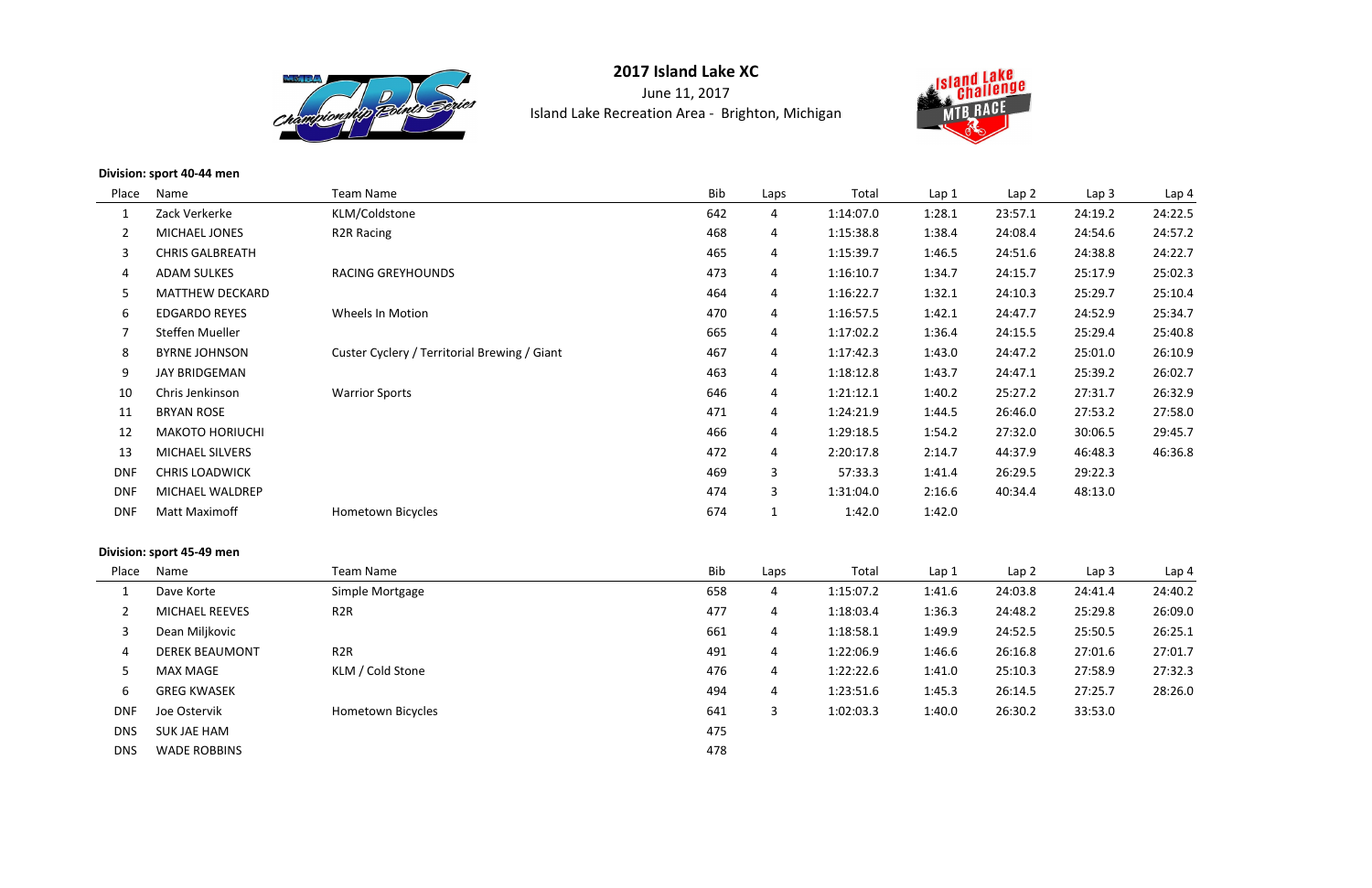

June 11, 2017Island Lake Recreation Area - Brighton, Michigan



**Division: sport 50-59 men**

| Name                   | <b>Team Name</b>         | Bib | Laps           | Total     | Lap <sub>1</sub> | Lap <sub>2</sub> | Lap <sub>3</sub> | Lap 4   |
|------------------------|--------------------------|-----|----------------|-----------|------------------|------------------|------------------|---------|
| <b>TROY COFFEY</b>     |                          | 479 | 4              | 1:14:33.0 | 1:38.5           | 23:30.1          | 24:27.3          | 24:56.9 |
| <b>Brian Bender</b>    | Terry's Cycles of Alma   | 645 | 4              | 1:17:17.3 | 1:45.7           | 24:30.0          | 25:02.9          | 25:58.6 |
| <b>TODD WANLEY</b>     |                          | 488 | 4              | 1:18:12.9 | 1:48.0           | 24:53.1          | 25:30.4          | 26:01.3 |
| <b>JOE FRY</b>         | <b>RACING GREYHOUNDS</b> | 480 | 4              | 1:19:05.9 | 1:42.6           | 24:59.5          | 25:56.4          | 26:27.2 |
| <b>DOUG HELLAND</b>    | Wheels in Motion / Trek  | 482 | 4              | 1:19:33.7 | 1:46.8           | 25:23.8          | 26:00.9          | 26:22.1 |
| <b>JOHN WYATT</b>      | Hometown Bicycles        | 490 | 4              | 1:21:40.6 | 1:49.9           | 25:31.7          | 27:05.6          | 27:13.2 |
| <b>ALLEN MARSH</b>     |                          | 485 | 4              | 1:22:15.8 | 2:04.8           | 26:27.0          | 27:02.9          | 26:41.0 |
| <b>MARK LANG</b>       |                          | 484 | $\overline{4}$ | 1:23:48.2 | 1:44.2           | 25:38.9          | 26:43.3          | 29:41.6 |
| <b>Anthony Pupin</b>   | <b>RACING GREYHOUNDS</b> | 647 | 4              | 1:24:13.4 | 1:54.5           | 26:48.0          | 27:40.5          | 27:50.2 |
| Paul Checkowsky        | <b>Flying Rhinos</b>     | 655 | 4              | 1:24:39.5 | 1:49.3           | 26:14.6          | 27:45.5          | 28:50.0 |
| <b>BRIEN TERBUSH</b>   |                          | 487 | 4              | 1:24:48.9 | 1:51.4           | 26:17.0          | 27:42.6          | 28:57.7 |
| <b>KEVIN SKIPWORTH</b> |                          | 486 | 4              | 1:31:54.2 | 2:04.2           | 29:37.4          | 30:00.8          | 30:11.6 |
| Tim Langston           | KLM / Cold Stone         | 652 | 4              | 1:39:08.4 | 1:43.2           | 38:01.7          | 29:44.8          | 29:38.7 |
| Philip Huyghe          | Team O <sub>2</sub>      | 684 | 4              | 1:40:32.0 | 2:02.9           | 31:27.2          | 34:00.1          | 33:01.7 |
| <b>DAVID HADDOCK</b>   |                          | 481 |                |           |                  |                  |                  |         |
| <b>DON HUNSON</b>      |                          | 483 |                |           |                  |                  |                  |         |
|                        | Place                    |     |                |           |                  |                  |                  |         |

## **Division: sport 60-69 men**

| Name                  | Team Name                  | Bib | Laps | Total     | Lap 1  | Lap <sub>2</sub> | Lap <sub>3</sub> | Lap 4   |
|-----------------------|----------------------------|-----|------|-----------|--------|------------------|------------------|---------|
| <b>ROGER PELKEY</b>   | Hometown Bicycles          | 497 | 4    | 1:17:59.3 | 1:49.9 | 25:19.4          | 25:36.9          | 25:12.8 |
| John Shedlock         | Wheels In Motion           | 659 | 4    | 1:18:29.2 | 1:50.6 | 25:05.0          | 25:40.9          | 25:52.6 |
| Matt Daly             | <b>HASBIN</b>              | 677 | 4    | 1:20:02.0 | 1:51.3 | 25:34.8          | 26:03.6          | 26:32.1 |
| <b>WES WATT</b>       | Sweet Bikes/Alpenhaus      | 499 | 4    | 1:20:09.4 | 1:51.7 | 25:35.4          | 26:12.4          | 26:29.8 |
| <b>Bill LindHout</b>  | <b>Cross Country Cycle</b> | 643 | 4    | 1:26:13.1 | 1:54.2 | 27:19.8          | 28:15.0          | 28:44.0 |
| Vin Keane             |                            | 672 | 4    | 1:27:10.4 | 1:57.4 | 27:10.1          | 28:16.1          | 29:46.7 |
| <b>Barry Edwards</b>  | Spin Cycle                 | 678 | 4    | 1:33:53.5 | 2:02.6 | 30:01.8          | 30:30.9          | 31:18.1 |
| <b>LESLIE COOK</b>    | Hometown Bicycles          | 493 | 4    | 1:37:24.9 | 2:09.9 | 29:52.6          | 31:29.0          | 33:53.3 |
| <b>DAN BISHOP</b>     |                            | 492 | 4    | 1:39:43.1 | 2:07.4 | 30:55.5          | 32:17.0          | 34:23.1 |
| <b>ROBERT LE FEVE</b> |                            | 495 |      |           |        |                  |                  |         |
| <b>FRED MCGILL</b>    |                            | 496 |      |           |        |                  |                  |         |
| RON WOOD              |                            | 500 |      |           |        |                  |                  |         |
|                       | Place                      |     |      |           |        |                  |                  |         |

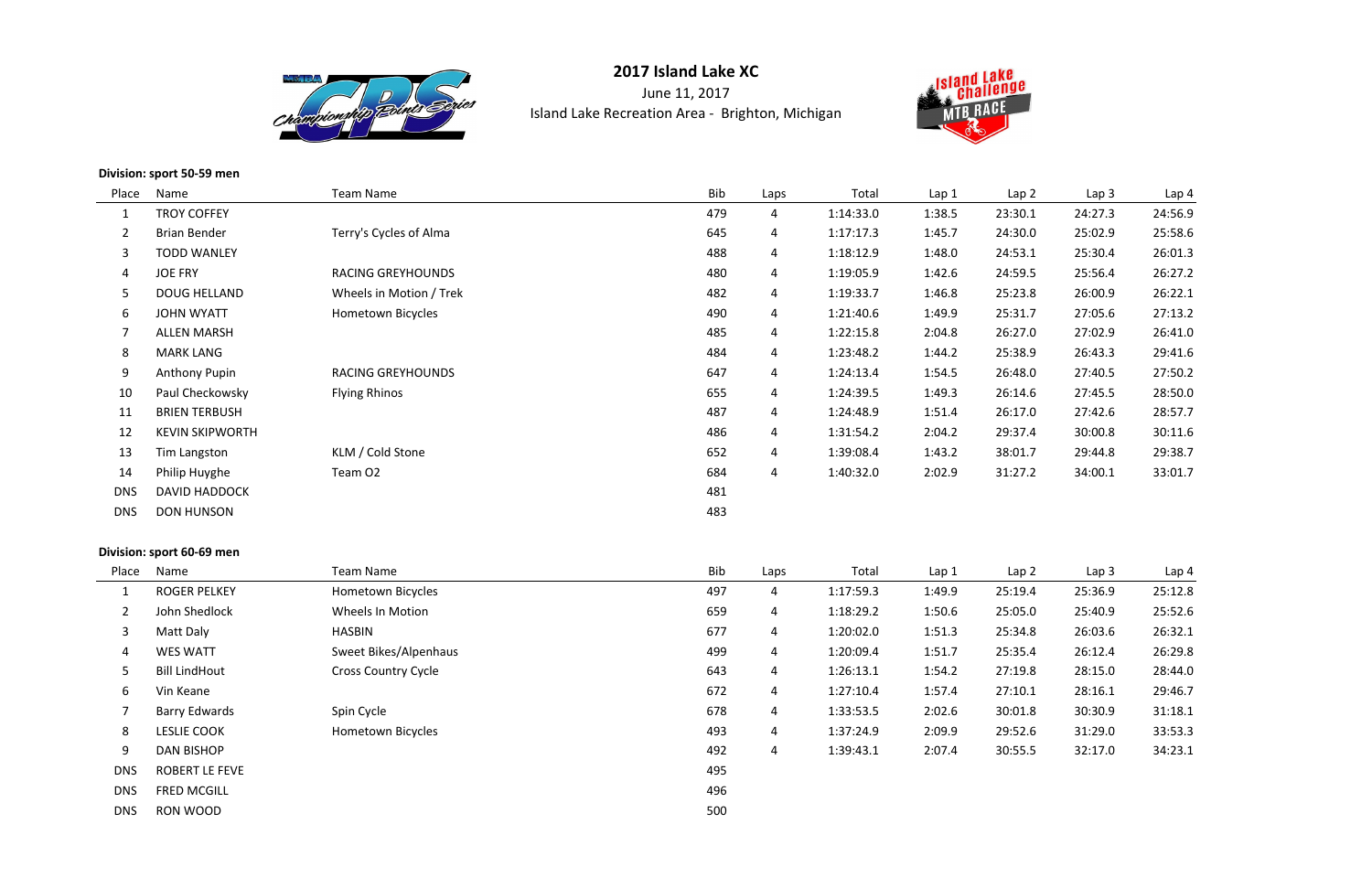

June 11, 2017Island Lake Recreation Area - Brighton, Michigan



#### **Division: sport 70+**

| Place | Name                 | Team Name              | <b>Bib</b> | Laps | Total     | Lap 1  |    |
|-------|----------------------|------------------------|------------|------|-----------|--------|----|
|       | NIEL SCHARPHORN SR.  |                        | 503        | 4    | 1:26:08.2 | 2:13.3 | 27 |
|       | PETER JOHNSON        | Freewheeler Racing     | 502        |      | 1:27:05.7 | 2:15.4 | 27 |
|       | <b>DON CAMPBELL</b>  | Wheels In Motion       | 501        | 4    | 1:31:57.7 | 1:53.1 | 27 |
| 4     | <b>Steve Smigeil</b> | <b>Speed Merchants</b> | 640        | 4    | 1:41:23.6 | 2:00.4 | 37 |
|       |                      |                        |            |      |           |        |    |

#### **Division: sport clydesdale 200+**

| Place          | Name                            | <b>Team Name</b>           | Bib | Laps           | Total     | Lap 1  | Lap <sub>2</sub> | Lap <sub>3</sub> | Lap 4   |
|----------------|---------------------------------|----------------------------|-----|----------------|-----------|--------|------------------|------------------|---------|
| $\mathbf{1}$   | NIEL SCHARPHORN SR.             |                            | 503 | $\overline{4}$ | 1:26:08.2 | 2:13.3 | 27:04.8          | 28:41.0          | 28:08.9 |
| $\overline{2}$ | PETER JOHNSON                   | <b>Freewheeler Racing</b>  | 502 | 4              | 1:27:05.7 | 2:15.4 | 27:14.5          | 28:31.1          | 29:04.6 |
| 3              | <b>DON CAMPBELL</b>             | Wheels In Motion           | 501 | 4              | 1:31:57.7 | 1:53.1 | 27:08.0          | 29:38.5          | 33:18.0 |
| 4              | <b>Steve Smigeil</b>            | <b>Speed Merchants</b>     | 640 | $\overline{4}$ | 1:41:23.6 | 2:00.4 | 37:12.7          | 31:04.5          | 31:05.9 |
|                | Division: sport clydesdale 200+ |                            |     |                |           |        |                  |                  |         |
| Place          | Name                            | <b>Team Name</b>           | Bib | Laps           | Total     | Lap 1  | Lap2             | Lap <sub>3</sub> | Lap 4   |
| $\mathbf{1}$   | <b>CHRIS OSTBERG</b>            |                            | 507 | 4              | 1:15:53.7 | 1:29.8 | 24:17.8          | 24:45.2          | 25:20.8 |
| $\overline{2}$ | <b>Scott Treichel</b>           | Answer Racing G.C.G.       | 682 | 4              | 1:17:50.5 | 1:40.3 | 24:42.9          | 25:30.6          | 25:56.6 |
| 3              | <b>Brandon Munson</b>           | R <sub>2</sub> R           | 649 | 4              | 1:19:21.3 | 1:35.7 | 25:09.6          | 26:08.1          | 26:27.8 |
| 4              | Jason Spring                    | R <sub>2</sub> R           | 639 | 4              | 1:19:21.6 | 1:31.1 | 25:13.5          | 26:09.4          | 26:27.4 |
| 5              | Stephen Coykendall              |                            | 671 | 4              | 1:21:22.5 | 1:44.0 | 28:41.9          | 24:41.0          | 26:15.4 |
| 6              | Lesley Weiss                    |                            | 648 | $\overline{4}$ | 1:21:34.9 | 1:46.1 | 25:32.6          | 26:39.7          | 27:36.2 |
| $\overline{7}$ | Chad Drenth                     |                            | 683 | 4              | 1:22:08.9 | 1:47.1 | 26:16.6          | 27:09.3          | 26:55.8 |
| 8              | <b>TROY JOHANSSON</b>           | Johansson Brother's Racing | 506 | 4              | 1:26:43.9 | 1:52.5 | 26:27.4          | 28:02.2          | 30:21.6 |
| 9              | Justin Reynolds                 | SpoSpoke Life Cycles       | 675 | 4              | 1:27:19.0 | 1:47.7 | 26:26.7          | 29:40.9          | 29:23.5 |
| 10             | <b>MICK ZUK</b>                 |                            | 510 | 4              | 1:27:41.0 | 2:00.1 | 28:03.3          | 28:39.4          | 28:58.0 |
| 11             | Dar Howard                      | Performance Sports Turf    | 614 | $\overline{4}$ | 1:29:22.2 | 3:36.1 | 28:31.2          | 28:12.8          | 29:01.9 |
| 12             | <b>ADAM AMSHAY</b>              | HCO                        | 504 | 4              | 1:30:26.4 | 1:58.3 | 28:37.1          | 29:21.0          | 30:29.8 |
| 13             | <b>GLENN RUMERY</b>             |                            | 508 | $\overline{4}$ | 1:31:27.7 | 1:56.9 | 28:33.8          | 30:04.3          | 30:52.6 |
| 14             | <b>JIM SLACK</b>                |                            | 509 | 4              | 1:39:39.3 | 2:11.2 | 29:54.1          | 33:07.3          | 34:26.6 |
| 15             | <b>SCOTT JENSEN</b>             |                            | 505 | 4              | 1:41:41.4 | 1:55.7 | 32:15.2          | 34:22.3          | 33:08.0 |
| <b>DNS</b>     | Joseph Borro                    |                            | 588 |                |           |        |                  |                  |         |

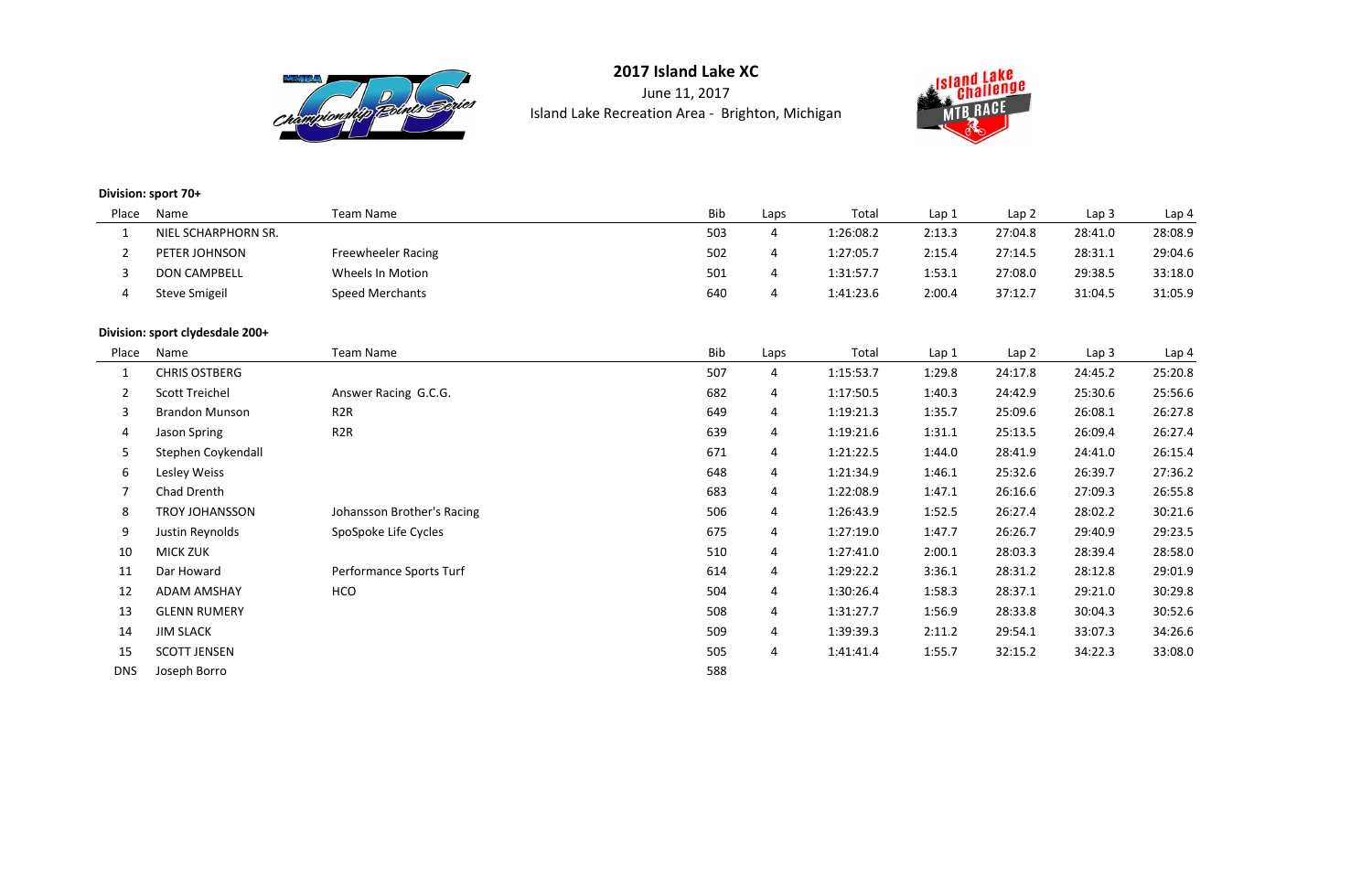

June 11, 2017Island Lake Recreation Area - Brighton, Michigan



#### **Division: sport fatbike open**

| Place | Name                    | Team Name                 | Bib | Laps | Total     | Lap 1  | Lap <sub>2</sub> | Lap <sub>3</sub> | Lap 4   |
|-------|-------------------------|---------------------------|-----|------|-----------|--------|------------------|------------------|---------|
|       | David Chambers          | <b>Roll Models Racing</b> | 651 | 4    | 1:19:14.9 | 1:47.8 | 24:35.1          | 26:07.3          | 26:44.5 |
|       | <b>MATHEW HILLSBURG</b> |                           | 513 | 4    | 1:20:46.4 | 1:50.7 | 24:47.8          | 27:08.7          | 26:59.1 |
|       | <b>MARK BODEN</b>       | Team O2                   | 512 | 4    | 1:21:10.7 | 1:37.3 | 26:32.2          | 26:15.8          | 26:45.2 |
|       | <b>NICHOLAS TRAVIS</b>  |                           | 515 | 4    | 1:22:18.4 | 1:48.7 | 25:34.3          | 27:27.3          | 27:27.9 |
|       | Rodney Palmer           |                           | 676 | 4    | 1:26:29.6 | 2:03.4 | 28:30.1          | 28:05.3          | 27:50.7 |
| b     | <b>BOB KIDDER</b>       |                           | 514 | 4    | 1:28:47.1 | 1:50.1 | 27:33.9          | 29:06.9          | 30:16.1 |
|       | <b>STEVEN BALOGH</b>    |                           | 511 | 4    | 1:44:29.6 | 2:02.2 | 31:23.5          | 35:12.9          | 35:50.9 |
|       |                         |                           |     |      |           |        |                  |                  |         |

## **Division: sport-beginner single speed**

| Place          | Name                   | Team Name                    | Bib | Laps | Total     | Lap1   | Lap <sub>2</sub> | Lap <sub>3</sub> | Lap <sub>4</sub> |
|----------------|------------------------|------------------------------|-----|------|-----------|--------|------------------|------------------|------------------|
|                | <b>BRADLEY FELDER</b>  | PAPABRAD                     | 521 | 4    | 1:13:54.7 | 1:35.5 | 23:39.1          | 24:11.9          | 24:28.0          |
| $\overline{2}$ | <b>KRIS CALDERWOOD</b> | Velo City Cycles             | 519 | 4    | 1:14:02.6 | 1:34.7 | 23:39.3          | 24:11.8          | 24:36.7          |
| 3              | <b>JOH KEYES</b>       |                              | 523 | 4    | 1:18:03.7 | 1:41.0 | 24:55.3          | 25:55.4          | 25:31.9          |
| 4              | David Reed             |                              | 667 | 4    | 1:18:31.9 | 1:52.2 | 25:01.9          | 25:26.1          | 26:11.6          |
| 5              | <b>JASON BIALKE</b>    |                              | 518 | 4    | 1:19:48.2 | 1:36.6 | 25:11.0          | 26:15.3          | 26:45.1          |
| 6              | David Arnold           |                              | 696 | 4    | 1:20:18.6 | 1:53.4 | 25:49.4          | 26:27.6          | 26:08.0          |
|                | <b>JAGMINDER BAINS</b> | Team ANU                     | 517 | 4    | 1:21:22.8 | 1:47.3 | 25:57.3          | 26:58.8          | 26:39.3          |
| 8              | EDWIN HO               | <b>Wolverine Sports Club</b> | 522 | 4    | 1:22:31.0 | 1:39.4 | 25:33.9          | 28:08.0          | 27:09.6          |
| 9              | Kevin LaRoe            | Wheels In Motion             | 679 | 4    | 1:24:57.2 | 1:54.4 | 26:49.6          | 28:03.6          | 28:09.5          |
| 10             | <b>Nick Ramsey</b>     | SPANKY666                    | 690 | 4    | 1:33:07.4 | 1:44.2 | 27:50.0          | 33:05.0          | 30:28.1          |
| 11             | Christopher VanEerden  | Velo City Cycles             | 686 | 4    | 1:38:32.9 | 1:55.3 | 26:16.4          | 26:24.6          | 43:56.5          |
| <b>DNS</b>     | <b>JAMES CULLISON</b>  |                              | 520 |      |           |        |                  |                  |                  |
|                |                        |                              |     |      |           |        |                  |                  |                  |

### **Division: beginner female 11-14**

| Place | Name                  | Team Name                      | <b>Bib</b> | Laps | Total     | Lap 1  | Lap 2     |
|-------|-----------------------|--------------------------------|------------|------|-----------|--------|-----------|
|       | <b>MERCY HUISMANN</b> | <b>Speed Merchants</b>         | 524        |      | 39:44.3   | 2:19.6 | 37:24.6   |
|       | Angela Misovski       | <b>Michigan Racing Addicts</b> | 716        |      | 1:10:05.5 | 3:42.5 | 1:06:23.0 |



 $\frac{\text{Lap 2}}{\text{Lap 2}}$  $6:23.0$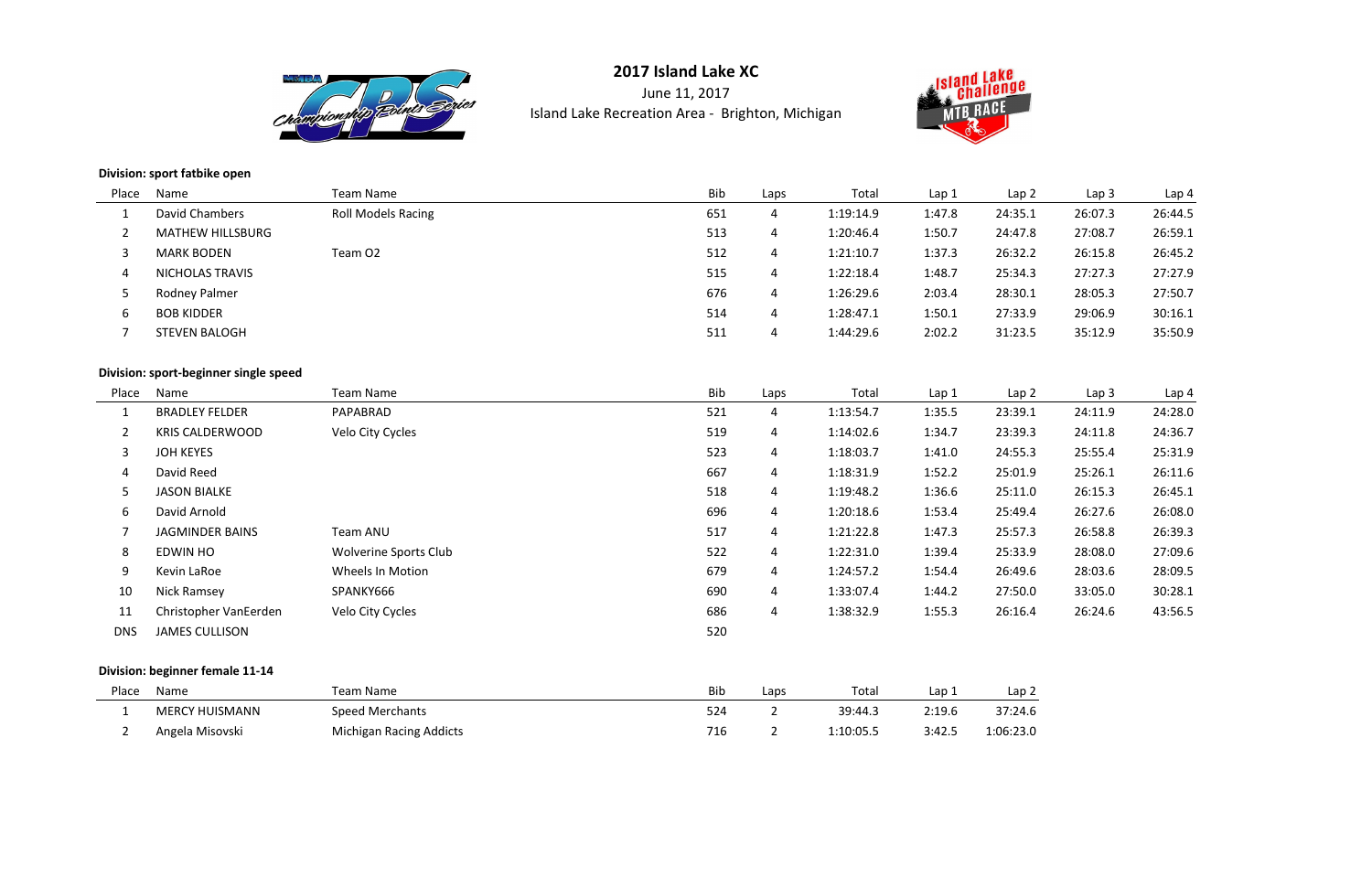

June 11, 2017Island Lake Recreation Area - Brighton, Michigan



#### **Division: beginner female 19 and over**

| Place      | Name                | Team Name             | <b>Bib</b> | Laps           | Total     | Lap <sub>1</sub> | Lap2    | Lap <sub>3</sub> |
|------------|---------------------|-----------------------|------------|----------------|-----------|------------------|---------|------------------|
|            | Jessi Arkwright     |                       | 660        | 3              | 1:04:56.9 | 2:14.4           | 31:18.4 | 31:24.0          |
|            | DIANE KAY-HOUGABOOM |                       | 528        | 3              | 1:08:34.6 | 2:02.7           | 32:23.7 | 34:08.1          |
|            | Vicki Rondeau       |                       | 699        | 3              | 1:11:32.3 | 2:27.1           | 34:17.3 | 34:47.7          |
| 4          | Julia Reed          |                       | 666        | 3              | 1:14:22.0 | 1:58.7           | 34:52.7 | 37:30.5          |
| 5.         | <b>CATHY FRANK</b>  | RBS/Trek Cycling Team | 526        | 3              | 1:17:30.5 | 2:13.2           | 36:32.6 | 38:44.5          |
| 6          | Stephanie Kerner    |                       | 707        | 3              | 1:23:10.2 | 2:21.5           | 38:26.6 | 42:22.0          |
| <b>DNF</b> | Bolen Figueroa      | Custer Cyclery /      | 706        | $\overline{2}$ | 47:29.6   | 2:22.2           | 45:07.3 |                  |
| <b>DNF</b> | <b>SUSAN BUYAKI</b> |                       | 525        |                | 2:15.7    | 2:15.7           |         |                  |
| <b>DNF</b> | Sarah Bialke        |                       | 709        |                | 2:24.1    | 2:24.1           |         |                  |
|            |                     |                       |            |                |           |                  |         |                  |

#### **Division: beginner boys-girls 10 and under**

| Place | Name                   | Team Name               | Bib | Laps     | Total     | Lap <sub>1</sub> | Lap <sub>2</sub> |
|-------|------------------------|-------------------------|-----|----------|-----------|------------------|------------------|
|       | <b>FRANK TANGUY</b>    |                         | 532 | ∠        | 34:34.1   | 2:07.2           | 32:26.8          |
|       | Linus Helterman        |                         | 715 |          | 38:33.0   | 2:21.2           | 36:11.7          |
|       | <b>DONALD SMITH</b>    | R <sub>2</sub> R Racing | 531 |          | 40:07.5   | 2:25.0           | 37:42.4          |
| 4     | <b>MASON HOEVENAAR</b> |                         | 530 | <u>_</u> | 45:23.0   | 2:28.6           | 42:54.4          |
|       | Logan Smith            | Main Street Bicycles    | 695 |          | 47:40.4   | 2:26.8           | 45:13.6          |
|       | TYLER ALEXANDER        |                         | 529 |          | 1:21:09.9 | 3:18.4           | 1:17:51.4        |

#### **Division: beginner boys 11-14**

| Place | Name                   | Team Name                                    | <b>Bib</b> | Laps                  | Total   | Lap <sub>1</sub> | Lap <sub>2</sub> |
|-------|------------------------|----------------------------------------------|------------|-----------------------|---------|------------------|------------------|
|       | <b>EASTON FOSTER</b>   | Custer Cyclery / Territorial Brewing / Giant | 534        |                       | 30:05.4 | 1:37.6           | 28:27.8          |
|       | <b>HUNTER FRANK</b>    | RBS/Trek Cycling Team                        | 535        | $\overline{2}$        | 30:48.7 | 1:43.4           | 29:05.2          |
| 3     | Joshua loadwick        |                                              | 668        | $\mathbf{2}^{\prime}$ | 31:19.7 | 1:48.8           | 29:30.9          |
| 4     | <b>ETHAN HOEVENAAR</b> |                                              | 536        | $\overline{2}$        | 33:16.4 | 1:49.9           | 31:26.4          |
| 5     | <b>JACK STANDLEY</b>   |                                              | 539        | $\overline{2}$        | 34:37.5 | 1:51.4           | 32:46.0          |
| 6     | EPHRAIM HUISMANN       | <b>Speed Merchants</b>                       | 537        | $\overline{2}$        | 35:04.0 | 1:59.0           | 33:04.9          |
|       | Garrett Clark          | Cyclefit Fenton                              | 705        | $\overline{2}$        | 36:04.2 | 2:00.7           | 34:03.4          |
| 8     | <b>BRANDON LANGLEY</b> | <b>Freewheeler Racing</b>                    | 538        | $\overline{2}$        | 38:20.4 | 2:15.4           | 36:05.0          |
| 9     | <b>BRICK BALL</b>      |                                              | 533        | າ<br>∠                | 42:10.3 | 2:01.4           | 40:08.8          |



32:26.8 36:11.7  $42:54.4$ 17:51.4

> Lap 2<br> $\frac{1}{27.8}$  $0:05.2$  $:26.4$  $04.9$  $1:03.4$  $0.80$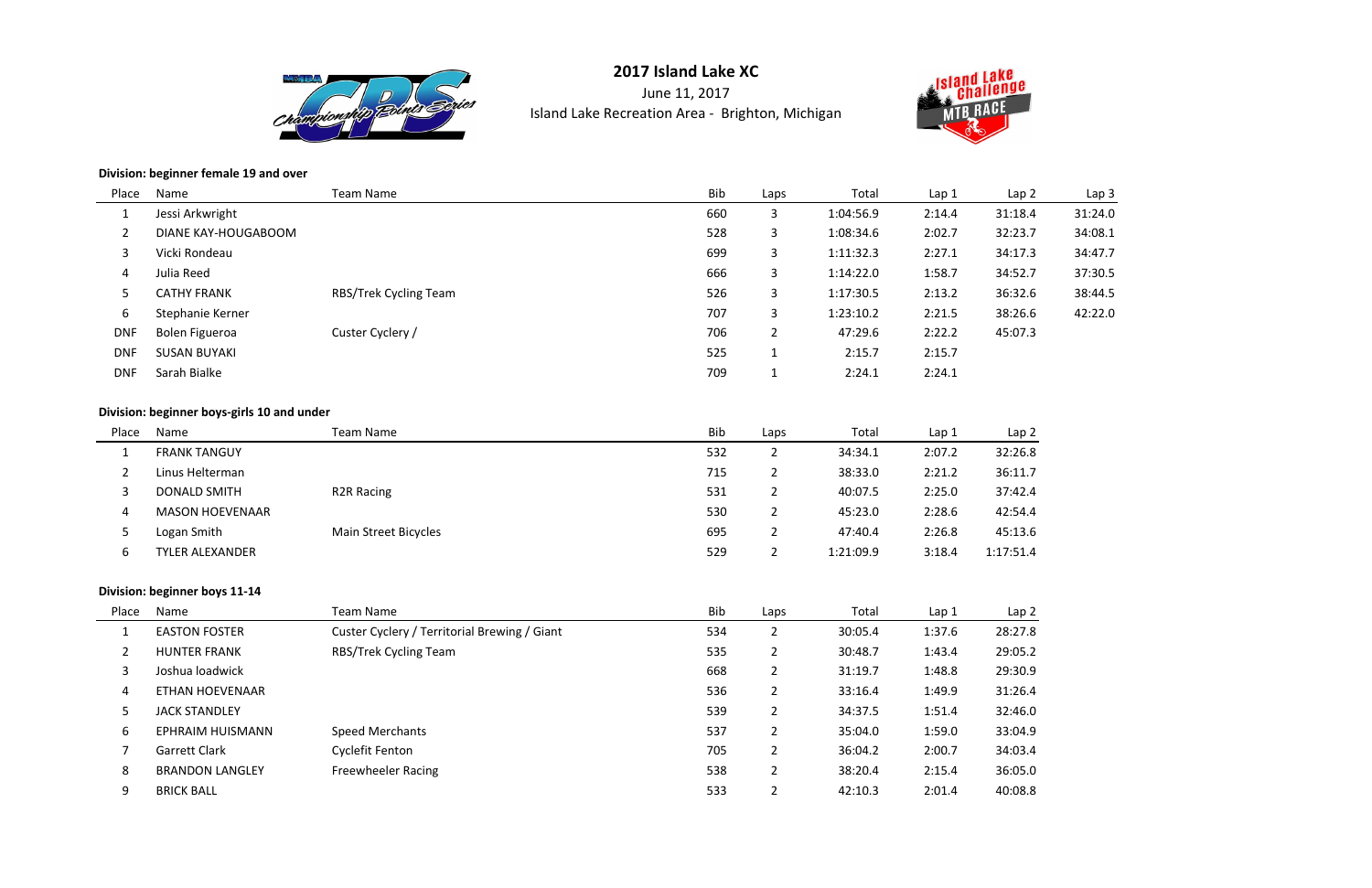

June 11, 2017Island Lake Recreation Area - Brighton, Michigan



**Division: beginner 15-18 men**

| Place | Name            | Team Name         | <b>Bib</b> | Laps | Total   | Lap 1  | Lap 2   | Lap <sub>3</sub> |
|-------|-----------------|-------------------|------------|------|---------|--------|---------|------------------|
|       | River Jannette  | Team Lucky Bucket | 698        |      | 54:42.2 | 1:41.2 | 25:58.1 | 27:02.8          |
|       | Ivan Stretten V |                   | 711        |      | 57:33.9 | 1:38.7 | 26:28.3 | 29:26.8          |
|       | Evan Wilt       |                   | 712        |      | 58:14.2 | 1:40.7 | 27:13.4 | 29:20.1          |

### **Division: beginner 19-29 men**

| Place      | Name                    | Team Name                       | Bib | Laps           | Total     | Lap 1  | Lap <sub>2</sub> | Lap <sub>3</sub> |
|------------|-------------------------|---------------------------------|-----|----------------|-----------|--------|------------------|------------------|
|            | <b>BRENDON CLOVER</b>   | Lucky 13 Racing                 | 541 | 3              | 54:01.4   | 1:41.0 | 25:47.8          | 26:32.6          |
|            | <b>NICK HARLESS</b>     | <b>Elephant Warrior Cycling</b> | 542 | 3              | 54:04.7   | 1:39.1 | 25:19.2          | 27:06.3          |
| 3          | CHRIS RICKETTS          | <b>BigCat Racing</b>            | 545 | 3              | 54:31.1   | 1:40.1 | 25:50.8          | 27:00.2          |
| 4          | <b>WILLIAM STROO</b>    |                                 | 546 | 3              | 56:39.8   | 1:46.5 | 26:58.4          | 27:54.8          |
|            | Matthew Thompson        |                                 | 714 | 3              | 1:03:02.5 | 1:47.6 | 30:18.0          | 30:56.8          |
| 6          | Chris Bailey            |                                 | 700 | 3              | 1:04:11.5 | 1:38.2 | 30:32.6          | 32:00.6          |
|            | <b>GREG JABLONSKI</b>   |                                 | 544 | 3              | 1:11:43.3 | 1:45.1 | 32:26.5          | 37:31.7          |
| <b>DNF</b> | <b>TAYLER HOEVENAAR</b> | team OWD                        | 543 | $\overline{2}$ | 29:46.1   | 1:42.1 | 28:04.0          |                  |
| <b>DNF</b> | <b>STEPHEN BOBEK</b>    |                                 | 540 |                | 1:36.9    | 1:36.9 |                  |                  |

#### **Division: beginner 30-39 men**

| Place          | Name                     | <b>Team Name</b>                | <b>Bib</b> | Laps | Total     | Lap 1  | Lap <sub>2</sub> | Lap <sub>3</sub> |
|----------------|--------------------------|---------------------------------|------------|------|-----------|--------|------------------|------------------|
|                | <b>ERIC SCHAAR</b>       | <b>Elephant Warrior Cycling</b> | 551        | 3    | 53:59.4   | 1:39.5 | 25:40.0          | 26:39.8          |
| $\overline{2}$ | <b>BEN SNYDER</b>        |                                 | 552        | 3    | 54:08.2   | 1:42.6 | 25:37.5          | 26:48.0          |
| 3              | John Paddock             | Team Zebra                      | 713        | 3    | 54:46.1   | 1:45.2 | 26:02.9          | 26:57.9          |
| 4              | <b>JASON FULLER</b>      | Naz                             | 548        | 3    | 55:53.7   | 1:40.6 | 26:40.9          | 27:32.2          |
| 5              | <b>MATTHEW YAKEL</b>     |                                 | 556        | 3    | 57:54.2   | 1:44.1 | 26:45.0          | 29:25.0          |
| 6              | Jason Fischer            | DENO D                          | 704        | 3    | 1:01:28.1 | 1:42.6 | 28:23.2          | 31:22.3          |
| 7              | <b>CHAD WESTHOUSE</b>    | <b>Speed Merchants</b>          | 555        | 3    | 1:03:48.4 | 1:46.4 | 28:48.8          | 33:13.1          |
| <b>DNS</b>     | <b>RICARDO LLORENS</b>   |                                 | 549        |      |           |        |                  |                  |
| <b>DNS</b>     | <b>BRYAN ROWLEY</b>      |                                 | 550        |      |           |        |                  |                  |
| <b>DNS</b>     | <b>FRANCISCO TERCERO</b> |                                 | 553        |      |           |        |                  |                  |
| <b>DNS</b>     | <b>JAMES VANKER</b>      |                                 | 554        |      |           |        |                  |                  |



| Laµ ∠ | ∟αμ υ            |
|-------|------------------|
| :58.1 | 27:02.8          |
| :28.3 | 29:26.8          |
| :13.4 | 29:20.1          |
|       |                  |
|       |                  |
|       |                  |
| Lap 2 | Lap <sub>3</sub> |
| :47.8 | 26:32.6          |
| :19.2 | 27:06.3          |
| :50.8 | 27:00.2          |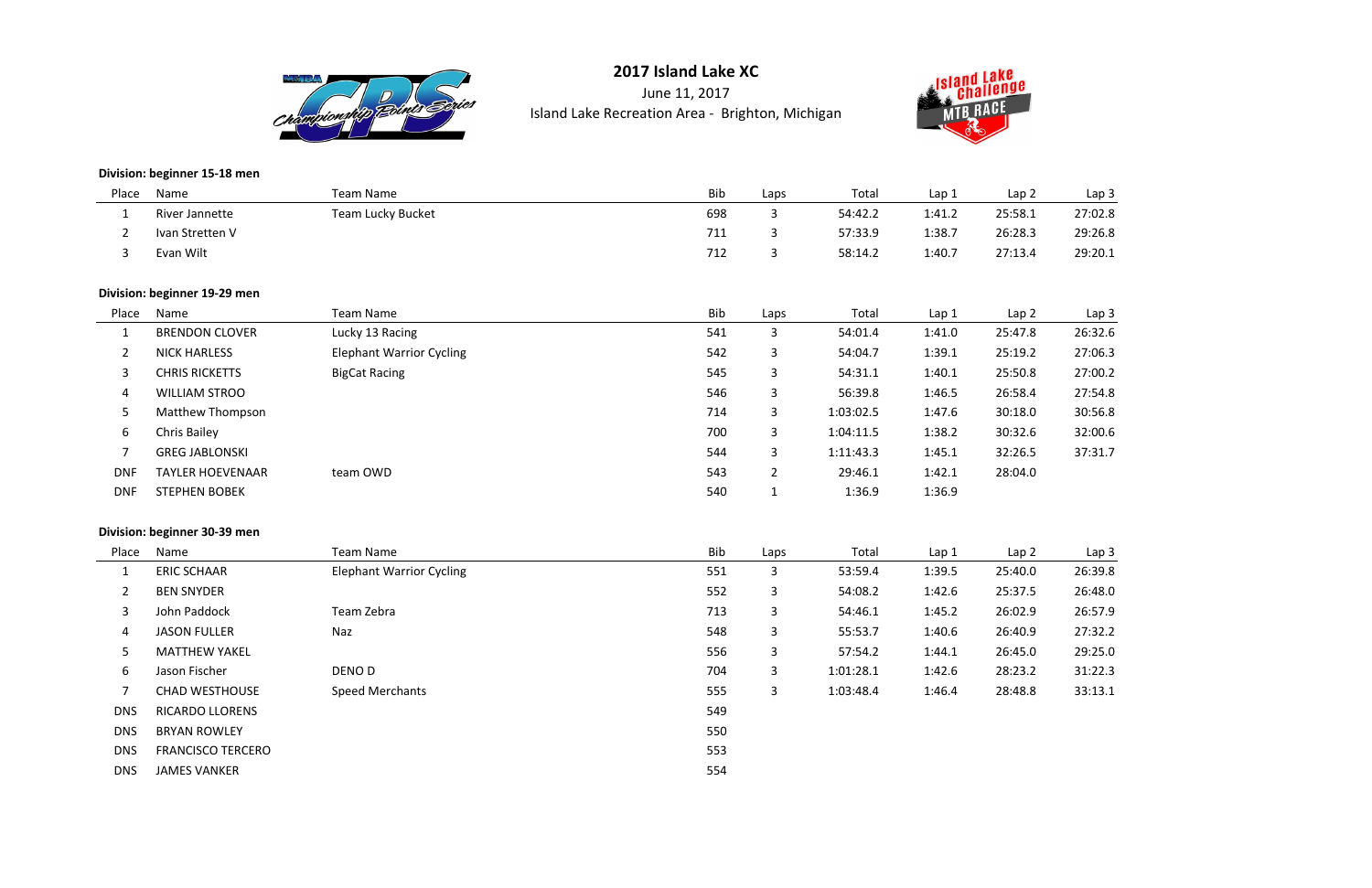

June 11, 2017Island Lake Recreation Area - Brighton, Michigan



**Division: beginner 40-49 men**

| Place          | Name                   | <b>Team Name</b>       | Bib | Laps           | Total     | Lap 1  | Lap <sub>2</sub> | Lap <sub>3</sub> |
|----------------|------------------------|------------------------|-----|----------------|-----------|--------|------------------|------------------|
| $\mathbf{1}$   | <b>BRETT MILLER</b>    | TEAM SPIN BICYCLE SHOP | 565 | 3              | 52:27.9   | 1:33.5 | 25:05.6          | 25:48.6          |
| $\overline{2}$ | ALLEN WOOD             | <b>R2R Racing</b>      | 568 | 3              | 53:08.5   | 1:43.2 | 25:09.6          | 26:15.6          |
| $\mathbf{3}$   | Robb Lindsley          |                        | 689 | 3              | 54:17.3   | 1:38.1 | 25:26.5          | 27:12.6          |
| $\overline{4}$ | RAY ALDRICH JR         |                        | 557 | 3              | 54:59.2   | 1:36.3 | 26:15.2          | 27:07.6          |
| 5              | Peter Zouboulakis      | R <sub>2</sub> R       | 703 | 3              | 56:27.7   | 1:49.0 | 26:39.2          | 27:59.4          |
| 6              | <b>KEVIN KONOFF</b>    |                        | 563 | 3              | 57:41.3   | 1:48.2 | 27:07.2          | 28:45.7          |
| $\overline{7}$ | <b>KURDT HUIGE</b>     |                        | 562 | 3 <sup>1</sup> | 57:45.6   | 1:52.0 | 26:54.0          | 28:59.4          |
| 8              | Jeff Spotts            |                        | 633 | 3 <sup>1</sup> | 1:00:12.8 | 1:47.5 | 28:18.4          | 30:06.7          |
| 9              | <b>ROBERT CLINE</b>    |                        | 558 | 3              | 1:01:02.2 | 1:54.3 | 28:51.1          | 30:16.7          |
| 10             | <b>MIKE HOEVENAAR</b>  |                        | 561 | 3 <sup>1</sup> | 1:01:23.8 | 2:04.6 | 29:29.9          | 29:49.2          |
| 11             | Ivan Stretten IV       |                        | 710 | 3 <sup>1</sup> | 1:01:30.1 | 1:42.7 | 28:47.4          | 30:59.9          |
| 12             | <b>DOUGLAS HARTLEY</b> |                        | 559 | 3 <sup>1</sup> | 1:01:57.8 | 2:15.5 | 29:32.6          | 30:09.6          |
| 13             | Jason Branson          | Kinetic Systems FRCC   | 702 | 3              | 1:04:27.7 | 1:41.4 | 30:00.9          | 32:45.4          |
| 14             | Matt Shafer            |                        | 631 | 3 <sup>1</sup> | 1:06:21.9 | 2:02.0 | 30:32.8          | 33:47.0          |
| 15             | <b>DAVID SOWERBY</b>   | <b>Team Cooper</b>     | 566 | 3 <sup>1</sup> | 1:14:09.4 | 2:23.0 | 34:32.2          | 37:14.1          |
| <b>DNF</b>     | <b>DON VERES</b>       | BlakeRenovations.com   | 567 | $\overline{2}$ | 32:27.5   | 1:47.0 | 30:40.5          |                  |
| <b>DNF</b>     | <b>TODD LYON</b>       |                        | 564 | $\mathbf{1}$   | 2:07.9    | 2:07.9 |                  |                  |
| <b>DNF</b>     | <b>Chuck Conrad</b>    |                        | 634 | $\mathbf{1}$   | 2:16.9    | 2:16.9 |                  |                  |
| <b>DNS</b>     | <b>DOUG HICKS</b>      |                        | 560 |                |           |        |                  |                  |



| Lap 2 | Lap 3   |
|-------|---------|
| :05.6 | 25:48.6 |
| :09.6 | 26:15.6 |
| :26.5 | 27:12.6 |
| :15.2 | 27:07.6 |
| :39.2 | 27:59.4 |
| :07.2 | 28:45.7 |
| :54.0 | 28:59.4 |
| :18.4 | 30:06.7 |
| :51.1 | 30:16.7 |
| :29.9 | 29:49.2 |
| :47.4 | 30:59.9 |
| :32.6 | 30:09.6 |
| :00.9 | 32:45.4 |
| :32.8 | 33:47.0 |
| :32.2 | 37:14.1 |
| חα ה⊿ |         |